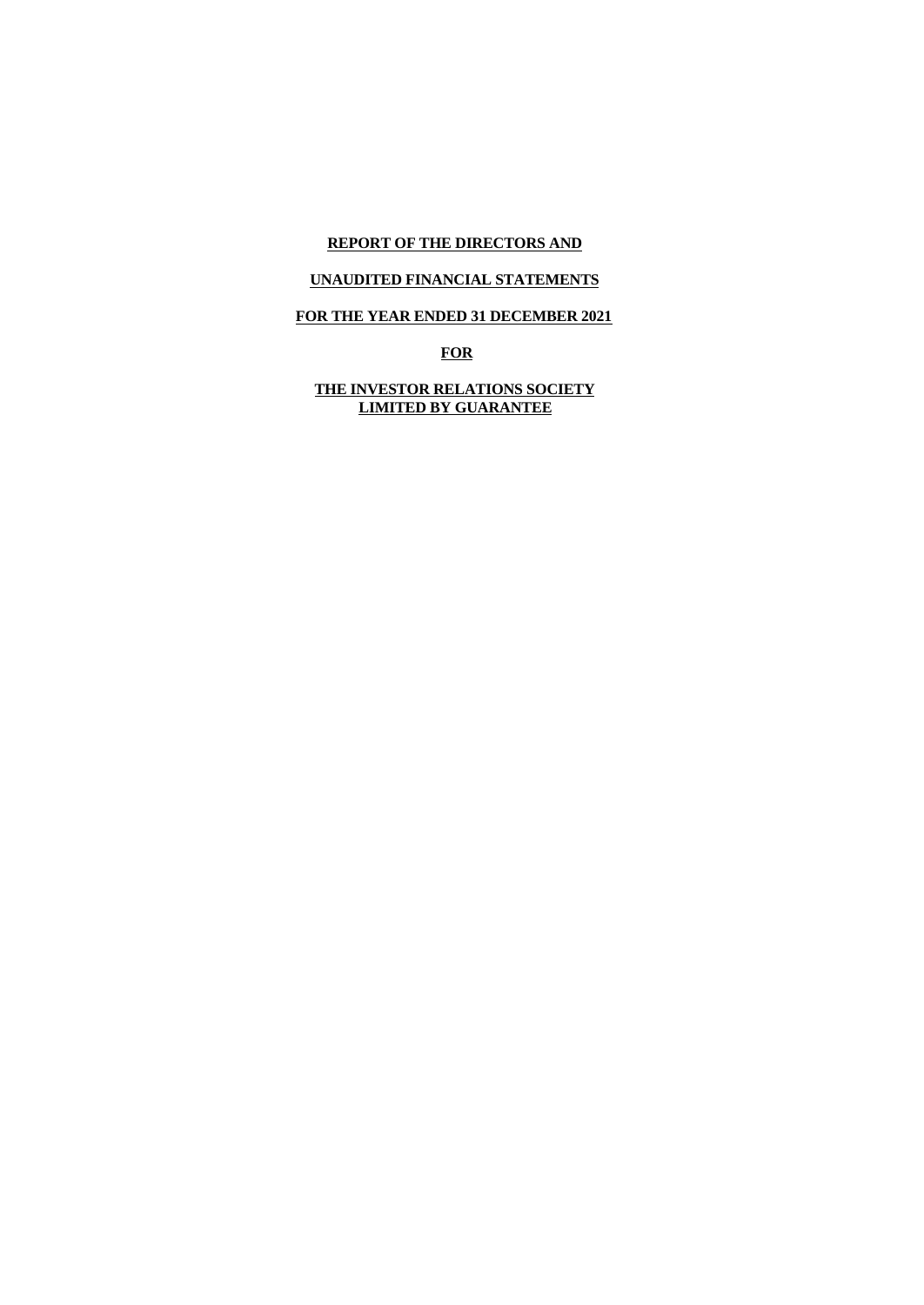# **CONTENTS OF THE FINANCIAL STATEMENTS FOR THE YEAR ENDED 31 DECEMBER 2021**

|                                                         | Page |  |
|---------------------------------------------------------|------|--|
| <b>Company Information</b>                              | 1    |  |
| <b>Report of the Directors</b>                          | 2    |  |
| <b>Income Statement</b>                                 | 11   |  |
| <b>Balance Sheet</b>                                    | 12   |  |
| <b>Notes to the Financial Statements</b>                | 14   |  |
| <b>Directors' Responsibilities Statement</b>            | 19   |  |
| <b>Independent Chartered Accountants' Review Report</b> | 20   |  |
| <b>Detailed Income and Expenditure Account</b>          | 21   |  |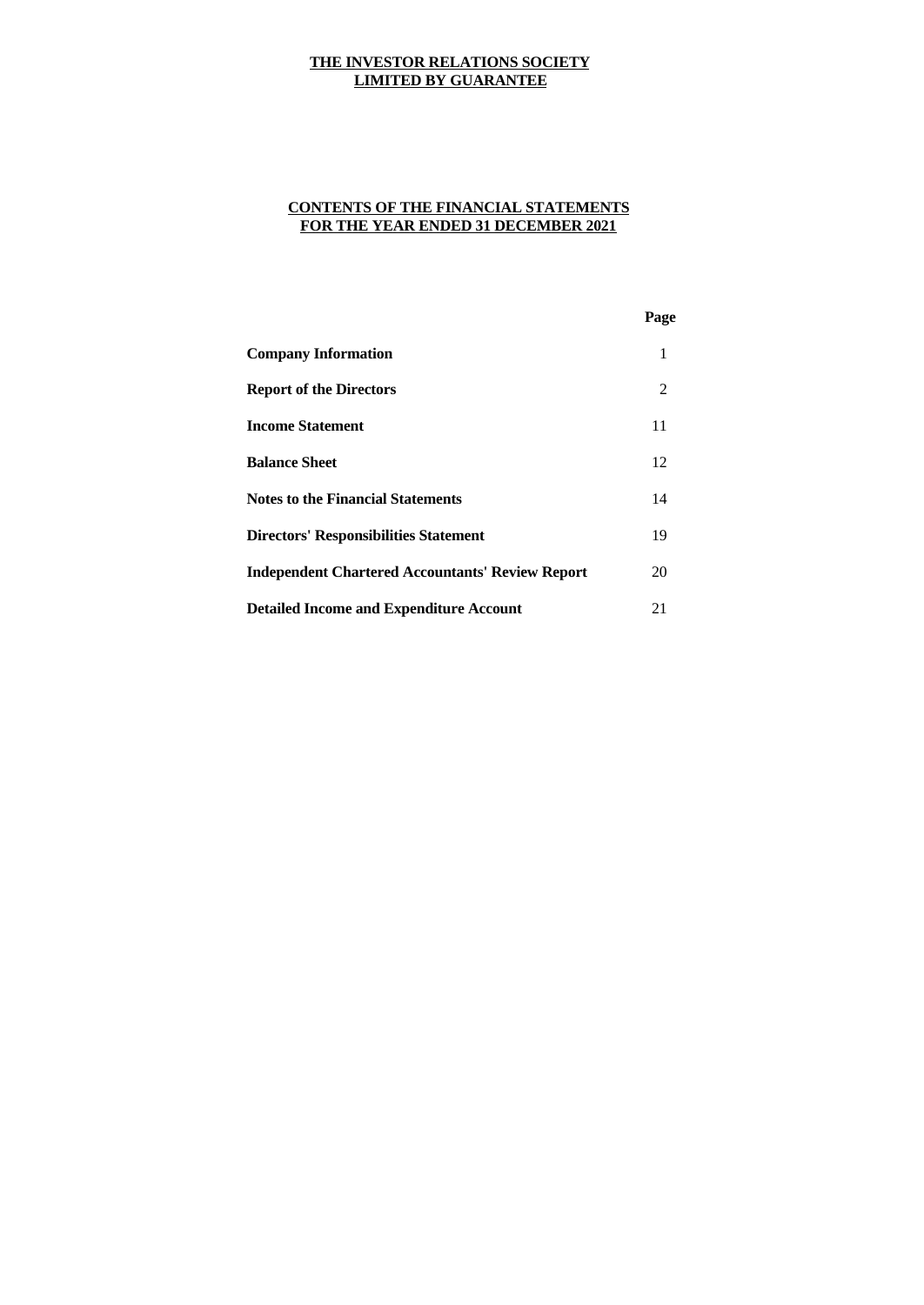## **COMPANY INFORMATION FOR THE YEAR ENDED 31 DECEMBER 2021**

**DIRECTORS:** David Walker: Chairman Sallie Cooke-Pilot Ross Hawley Alison Owers Douglas Radcliffe Fraser Thorne Laura Hayter Nigel Pears

## **SECRETARY:** James Eves

# **REGISTERED OFFICE:** 5th Floor

30 Coleman Street London EC2R 5AL

**REGISTERED NUMBER:** 02294631 (England and Wales)

**ACCOUNTANTS:** Barker Wilkinson Limited 19-21 Middle Row Stevenage Hertfordshire SG1 3AW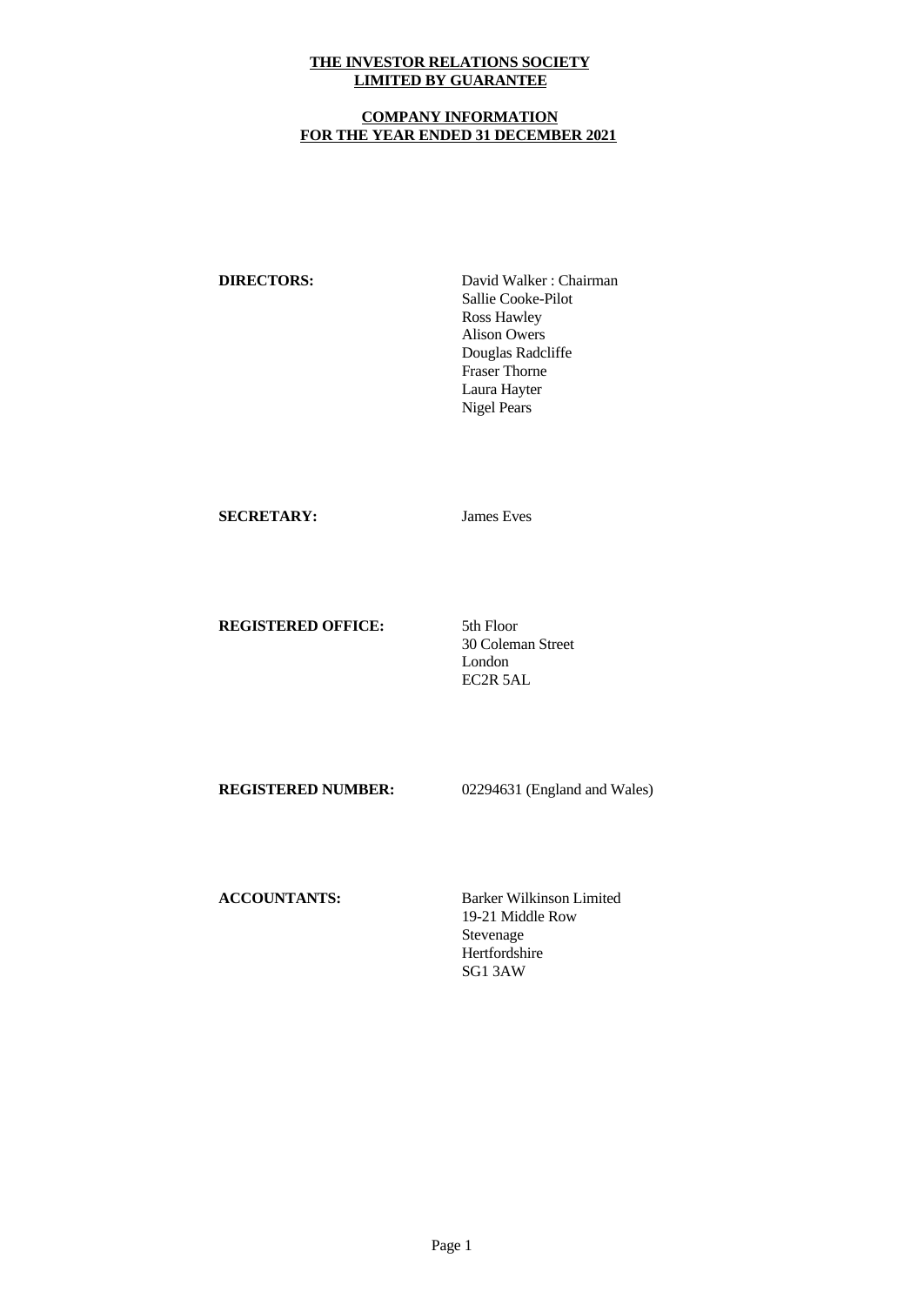## **REPORT OF THE DIRECTORS FOR THE YEAR ENDED 31 DECEMBER 2021**

The directors present their report with the financial statements of the company for the year ended 31 December 2021.

## **REVIEW OF BUSINESS Overview**

In 2021, the Investor Relations Society, a not-for-profit member organisation, continued to deliver products and services in a challenging operating environment as a result of the global pandemic. As a Society we embraced technology and innovation, exercised disciplined cost control and continued to deliver high quality events, professional development courses, content and benefits to our IR Society members. None of this would have been possible without the support and dedication of our IR Society executive team, who consistently worked hard and seamlessly to deliver a high quality service to our members.

Against this backdrop, membership income experienced a small decline during the year, along with a decline in income from our flagship event, the Annual Conference. We did however record an increase in income from our Best Practice Awards dinner as well as our Professional Development programme. As a result, turnover increased 17% to £784,683 (2020: £672,695). Cash balances ended the year at £371,493 (2020: £388,513).

Despite the ongoing uncertain operating environment in 2021, the Society delivered a robust performance. Membership stood at 848, a modest increase from our 2020 level (826), and a return to pre-pandemic membership levels. On professional development, the Certificate in Investor Relations (CIR) and International Certificate in Investor Relations (ICIR) saw an increase in the number of candidates (214 candidates vs 190 in 2020). Professional development course attendance at 317 delegates, was also an increase on the prior year (2020: 261 delegates). Finally, 25 other events in our calendar were delivered. Our events programme continued online for most of the year, with a focus on ensuring content and speakers were of the highest quality to maintain active participation and good engagement levels.

Generally, in keeping with our not-for-profit status, we believe that we should continue to invest as needed, and that the Society should, over time, expect to use any surplus position in the provision of services for its members. For 2021, the Society recorded a post-tax surplus of £1,511 (2020: £13,465 deficit), with the closing reserve position of £202,762 (2020: £201,251). This reserve position remains in line with the target figure of £200,000 that the Board recommends as a KPI and will provide some protection for our members and executive team in case of any further uncertainty in 2022.

# **Strategy**

The mission of the Investor Relations Society is to lead the development of the IR profession through championing best practice, supporting the professional development of its members, representing their views to regulatory bodies, the investment community and government, as well as acting as a forum for issuers and the investment community. In order to fulfil this purpose, the Society sets itself a range of strategic goals and related KPIs against which progress is judged and appropriate incentives for the executive team are provided. The Board of the Society also usesthis framework to assess future risks and opportunities for the Society, set appropriate budgets and make long-term decisions around financing and provision of services. Ambitious KPIs were set in 2018 for the period 2019-2021 and these are outlined in the KPI section below.

## **Financial performance**

During 2021, despite a challenging environment and the ongoing global pandemic, the Society continued to provide all of its core services for members, including membership subscription and benefits, professional development, events, advertising, publications and sponsorship. Turnover increased by 17% year-on-year to £784,683 (2021: £672,965).

Membership: Turnover from membership decreased by 6% year-on-year to £264,729 in 2021 (2020: £280,443). Although, the total number of members slightly increased for the year at848 (2020: 826), we experienced significant churn in the industry and a change in the mix of group membership and sponsorship packages which impacted turnover.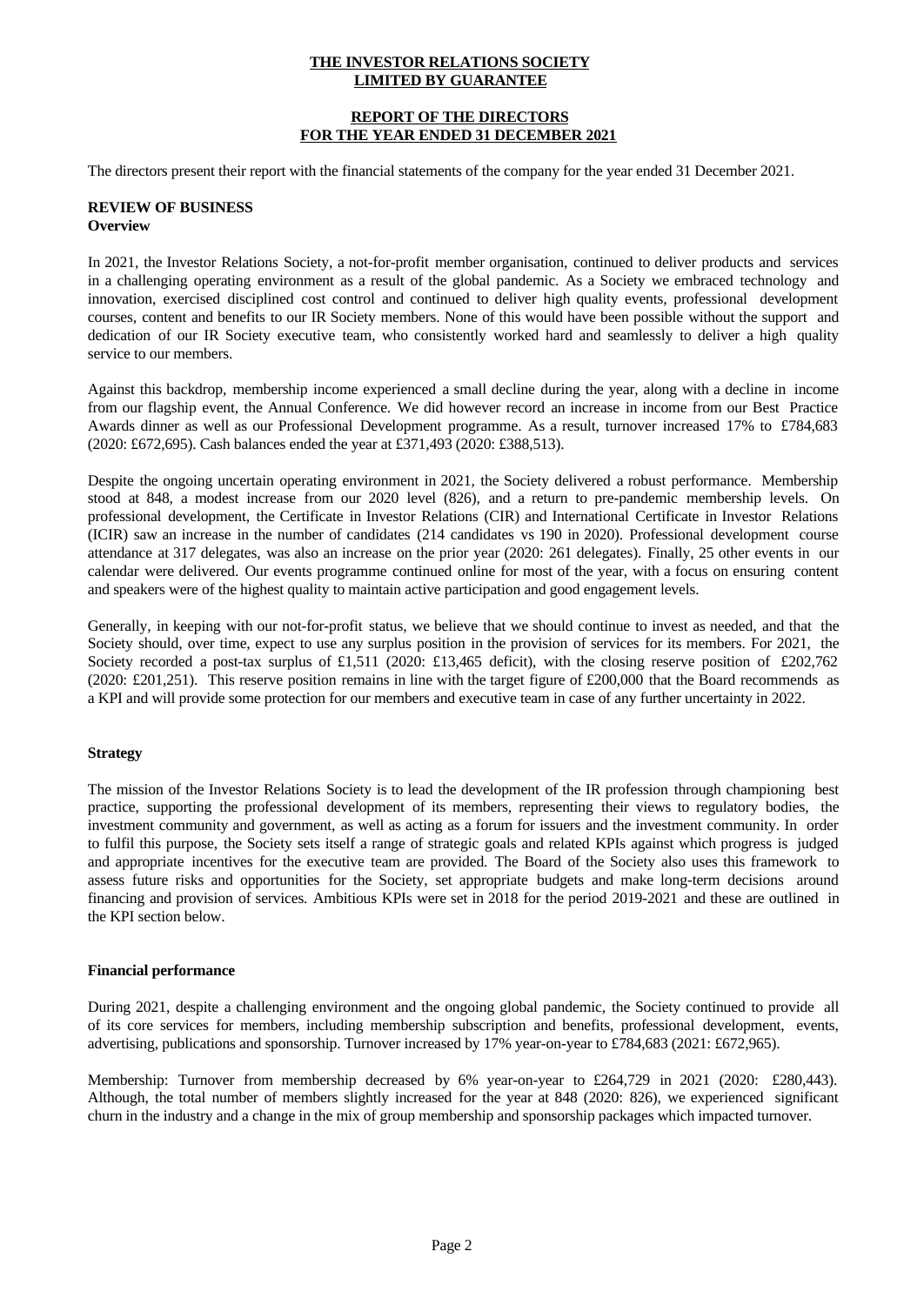## **REPORT OF THE DIRECTORS FOR THE YEAR ENDED 31 DECEMBER 2021**

Professional development: Turnover from professional development as a whole increased by 34% to £300,642 (2020: £223,924). We were pleased to see professional development course registrations increase as we continued to offer courses online. Certificate in IR registrations increased with 214 registrations in 2021 (2020: 190). We saw a good mix of registrations across the UK and overseas with continued support from our international CIR partners across Europe, the Middle East and Asia. We also completed our fourth cohort of the senior leadership qualification, the Diploma in IR (DipIR).

Events: The Annual Conference and our Best Practice Awards (BPA) dinner, the Society's two flagship events, ran as scheduled in June and November respectively. With continued restrictions and uncertainty in planning live events, the Annual Conference was hosted, for the second year running, in a virtual capacity using the same professional virtual conference platform we used in 2020. Despite delivering a virtual format again, we continued to enjoy good registration levels with over 400 registrations and received very positive feedback on the quality of the conference programme and speakers, as well as the opportunity to access the content on demand. Given the lack of face-to-face networking opportunities particularly for sponsors and members, sponsorship revenue was however impacted. By November, some restrictions on large group gatherings had been relaxed so we were able to run the BPA dinner as a live event. We did however take the decision to reduce numbers to ensure the safety of our members and attendees. We also saw a slight increase in award entries compared to 2020 as each year we refine the awards criteria to reflect the changing regulation and operating environment. We continued a comprehensive programme of other events throughout the year, the majority in an online format, focusing on relevant and topical content which was reflected in good registration and engagement levels. We were also able to resume small in person networking towards the end of the year. As a result, turnover from events increased 40% in 2021 to £187,520 (2020: 134,193).

The gross margin decreased in 2021 to 77.5% (2020: 83.9%). This can be mainly attributed to increased venue costs and expenses around our BPA dinner in November. Administrative expenses for the year were broadly in line with 2020. As in the previous year, an increase in rent, rates and service charges was offset by lower office costs and bank charges. Income from our investments decreased slightly in line with the level of rates of interest payable on deposits.

The Society recorded a post-tax surplus of £1,511 (2020: £13,465 deficit). The reserves of the Society at the year-end were at a level of £202,762 (2020: £201,251).

At 31 December 2021, cash balances totalled £371,493 (2020: £388,321). It should be noted that the landlord of our Coleman Street office requires us to set aside 12 months' rent in a landlord's escrow account, being £70,400 plus VAT. This amount of £84,480 is shown as a prepayment under the debtors on the Balance Sheet and is not included as part of the net cash deposits. In 2021, we took the decision based on our financial position to repay the government Bounce Back loan taken out in 2020 of £50,000.

## **Key performance indicators**

We measure our success against the following KPIs:

## **1. Maintenance of adequate reserves for the Society to continue in operation**

The Directors believe that the Society's reserves should be maintained at a level which would permit the Society to continue in operation for a reasonable period if its income was significantly impaired. The Directors consider that reserves should be maintained at or above £200,000. The Directors are pleased to see that the Society's reserves of £202,762 (2020: £201,251) at 31 December 2021 have been maintained at above the target level. The Directors do not propose revising this KPI, while recognising that the prevailing macro environment - particularly against the backdrop of the coronavirus pandemic, inflationary pressures and the emerging geopolitical environment - could cause further uncertainty in 2022.

## **2. Growth in level of membership of the Society**

At the end of 2021, the Society had 848 members, an increase of 3% on the previous year (2020: 826). While it is recognised that membership numbers may fluctuate as a result of the economic backdrop, in order to encourage membership and event participation, we continue to offer group membership and sponsorship packages which include membership. Where there has been no activity or contact with the member over the previous 12 months, we have also closed those accounts.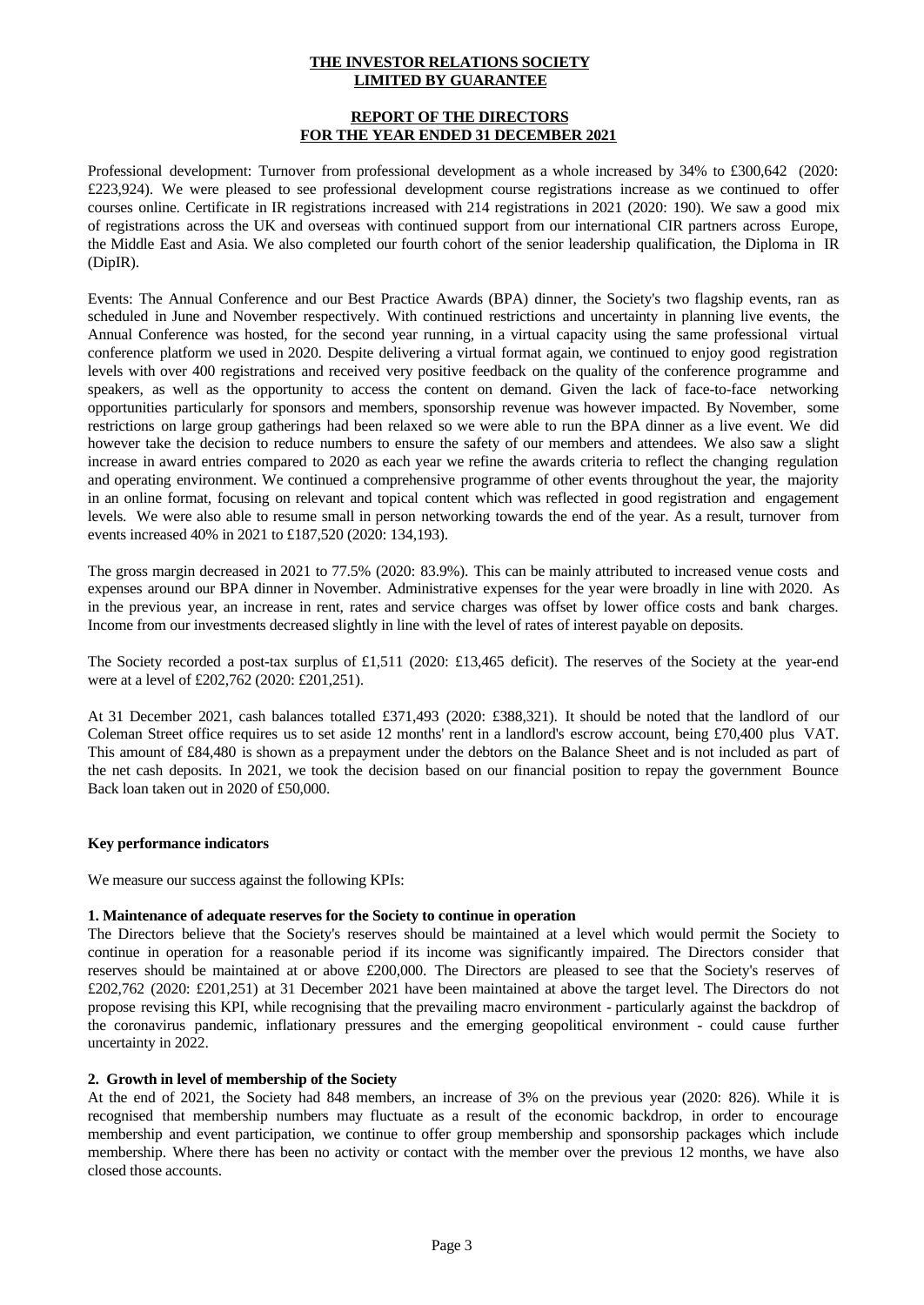### **REPORT OF THE DIRECTORS FOR THE YEAR ENDED 31 DECEMBER 2021**

About a third of the Society's recurring turnover arises from membership subscriptions. As a result, maintaining a strong focus on providing value-added member services and balancing this with appropriately priced membership categories is a key area of focus for the Society. New member recruitment remains steady and while total member numbers did not grow significantly in 2021, over 70% of the cancellations were due to reasons beyond our control, including budget freezes as a result of the pandemic, leaving the company, moving out of IR, companies being privatised, etc. We continue to focus on new membership initiatives to enhance member engagement and value, which included the successful pilot of our Mentoring Programme in 2021, which we plan to offerto all members on an annual basis. In 2022 we have also introduced our Ambassador Programme as a means to introduce potential new IRO members to the Society.

#### **3. Provision of an active events programme**

The events programme is considered to be an integral part of the benefits of membership of the Society. As a minimum, the Directors believe that the Society should organise an annual conference and an annual dinner/awards event and target up to 30 additional events throughout the year. During 2021, the Society organised 25 events which, generally, saw active participation and engagement levels. With a refreshed events committee, and the continuing virtual environment, the events programme focused on keeping members updated with topical events and best practice guidelines in response to the changing working and regulatory environment that continues to affect the IR profession.

In June 2021, we hosted a virtual conference for the second year running entitled 'IR and the Purpose-driven Business' with over 400 registrations alongside conference sponsors and online exhibitors. It was also not possible for our members to attend the AGM in person in 2021 due to ongoing restrictions of larger group gatherings. Members were therefore encouraged to vote by proxy. In November 2021, with some relaxation of restrictions, we hosted a live in-person Annual Dinner and Best Practice Awards ceremony at the Grand Connaught Rooms in London with over 360 attendees. Towards the end of 2021 we resumed small group in person networking breakfasts and lunches which were very well received.

We plan to hold 30 high quality events per annum. For 2022, we have considered the flexible working environment, and our events programme will reflect this with a mix of virtual and face to face events. In 2022, we currently plan that our annual conference in June will return to in person with a live awards event and dinner in November 2022. The online nature of events has allowed us to reach a broader membership base as wellas non-members both in the UK and internationally, and resources allowing we would like to restart our regional programme with in person events held in other financial centres outside London in the upcoming year.

## **4. Support for our professional development programme through attendance on training courses and registrations for the CIR examination**

The Society's professional development programme has continued to develop and is an important element of our proposition as a professional organisation and currently contributes a third of turnover. In 2021, we had 214 (2020: 190) new students register for our Certificate in IR and 317 (2020: 261) attendees on our other courses, including registrations from overseas.

In 2021, we continued to operate all of our core programme of training courses in an online format. By 2021, all trainers were well versed in delivering course content online and attending courses virtually allowed course participants the flexibility to join from any location. While we continue to receive positive feedback from attendees onthe quality of the course contentand interactivity, where possible in 2022 we plan to return some courses to run in person, or hybrid, while other courses can also work well online. We remain flexible to the needs of the course attendees and will evaluate each course on a case-by-case basis. The CIR has continued to appeal, with almost 1,900 candidates having successfully completed the examination by the end of 2021. In addition to our home market of UK candidates, we are pleased to be in a position to attract candidates from Africa, Asia, Europe, the Middle East and Latin America. We continue to offer the CIR and ICIR exams online, making it more accessible and flexible to all students both in the UK and overseas.

In 2021, we also added a new partner to our 'CIR family' which was Sri Lanka. We continue to collaborate with several international IR associations across professional development and will work with societies and companies that can help us offer the CIR in at least one new country per year going forward.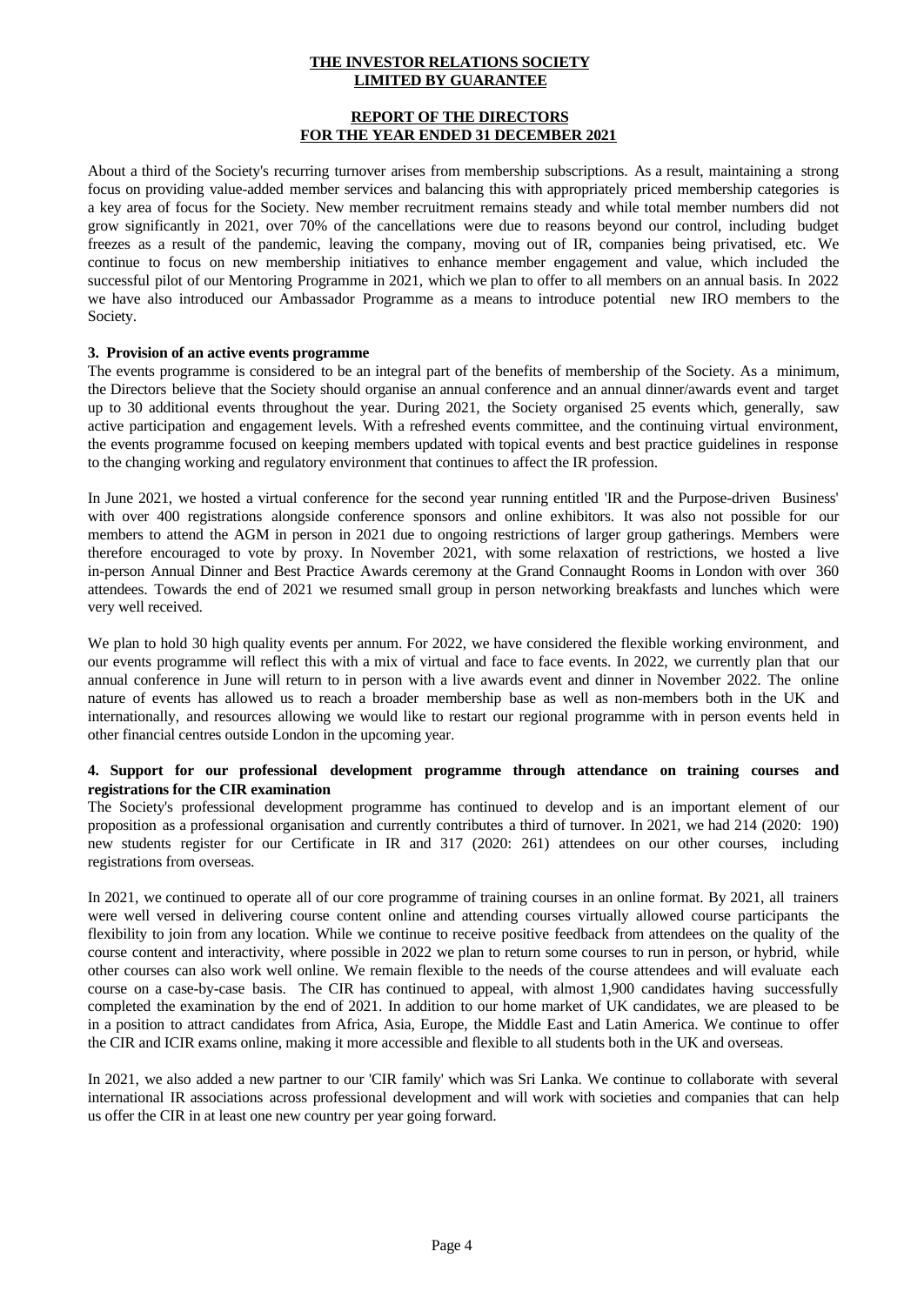#### **REPORT OF THE DIRECTORS FOR THE YEAR ENDED 31 DECEMBER 2021**

During 2021 we conducted the next cohort of the Diploma in IR programme, the Society's senior level qualification. We continue to review the Diploma in IR syllabus to ensure that it reflects the growing role and responsibilities of IR, including sustainability. We also recognise the time commitment for candidates to undertake this senior level programme, so while we have a good pipeline of interested candidates we only plan to run this once a year going forward.

The DELIVER (DEveloping future Leaders through InVEstor Relations) programme, aimed at high potential IROs who are seeking the next step up in their career, was completed in January 2021 with support from our sponsor Bank of America. As this programme was delayed from 2019, we now plan to launch the next programme in Summer 2022.

#### **5. Raising the Society's profile**

Given all the excellent content that the Society provides through its Best Practice guidelines and annual Awards process, together with other supporting policy committee work, the Board thinks it is appropriate to consider further efforts to raise the Society's profile.

In 2021, as well as our regular contributions to trade publications, we maintained our use of social media and participated in a range of external discussions, interviews, presentations and publications. We continued to build on our relationships with regulators and the buy-side during 2021. This is particularly important as we continue to focus on sustainability and best practice disclosure in this area.

Through the work of the IR Society Best Practice Committee, the awards criteria are continually reviewed and adapted to ensure they align with current best practice. In 2021, the Committee made two major changes to the awards categories. To reinforce the importance of a holistic IR engagement programme that meets the needs of shareholders, wider stakeholders and increasingly broader communication, the Best Overall Communication of Company Investment Proposition and Best Digital Communications awards were combined into a flagship award - Best IR Communications and Engagement Programme. Also new to the Self-entry Awards for 2021 was Best Innovation in IR. We continue to strengthen the judging panel each year with additional buy-side participants and industry experts, as well as an independent judging panel Chair. We continued to make use of Business School research as part of the assessment process for all entries. For our voted awards, we continued to work in partnership with Institutional Investor.

#### **Our market**

The Society's core market for membership and services is professionals involved in IR, either in-house working for listed companies, or as providers of IR services, both in the UK and internationally. We believe that the services the Society provides are also of value and relevance to other professionals who may be involved in IR butnot as their primary activity. ESG and stewardship are important topics amid our changing regulatory landscape and the Society firmly believes that the role and responsibilities of IR continues to grow within organisations. We have an important part to play in serving our members and the broader IR community and helping them respond to these changing market dynamics.

We believe that there is scope for the Society to provide services, particularly in education and training, for people working overseas who require an understanding of the regulatory requirements of the London stock market or who are involved with companies with London listings.

At 31 December 2021, our membership of 848 was split approximately 50/50 between in-house corporate IROs and service providers. Of our corporate members, we have good representation across the FTSE 350 and the other corporate members come from a broad cross-section of other smaller cap companies and the AIM market, as well as overseas.

Given that we have a lower proportional take-up of membership from smaller-sized companies, we believe that people working for these companies, including those working in other finance and communications roles who are not members of the Society, should be targets for membership. While the Society is the only UK organisation working solely for those in IR in quoted companies, many of our members are also members of other professional bodies and a number of these organisations provide events which cover topics related to IR. There are also other organisations that provide training programmes in IR. We believe that most of these are complementary to our member services and are usefulin increasing the profile of IR to other professions.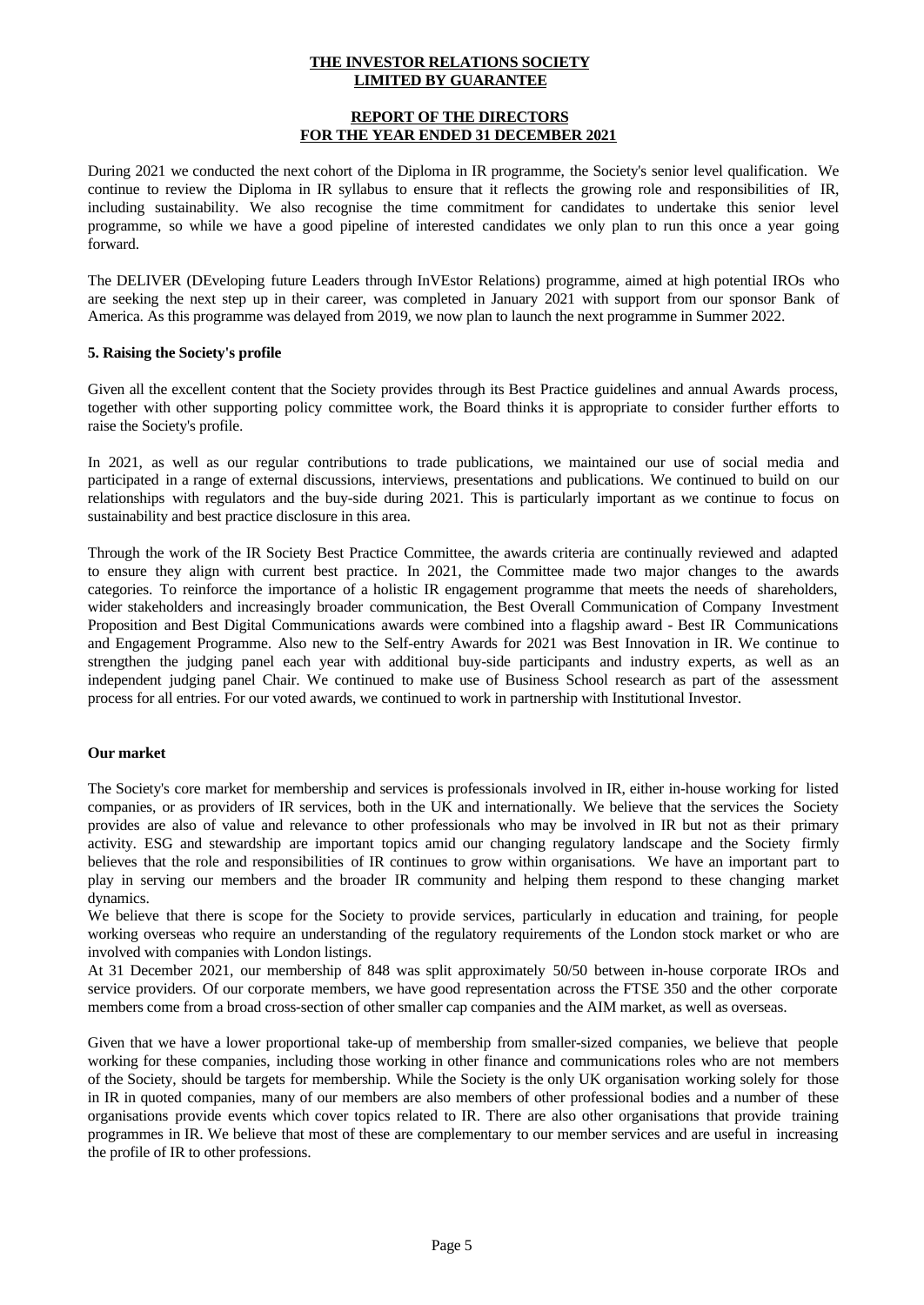#### **REPORT OF THE DIRECTORS FOR THE YEAR ENDED 31 DECEMBER 2021**

We also seek mutually beneficial ways to work with other like-minded organisations overseas. For example, in 2021, we continued to work with our CIR partners in Asia, Europe, the Middle East and Latin America. The IR Society enjoys a strong network among other international associations as wellas assisting those smaller associations to develop best practice and offering access to our own IR Society member benefits where appropriate and relevant.

#### **Organisational structure**

Leadership of the Society is provided by a Board composed of elected, voluntary non-executive members ofthe Society, together with the Chief Executive Officer (CEO) who is an Executive Director. The CEO leads a dedicated executive team who support various voluntary committees and ensure the provision of high-quality services and events to benefit members on a day-to-day basis.

Our membership is actively involved in running the Society through the committee structure which has continued to work very effectively during the year. The committees, which are primarily composed of full members of the Society, have powers delegated by the Board, but report to the Board regularly and are a valuable way of drawing on additional expertise from across the membership. Gender diversity is very important to the Board and the Executive Team. At the end of 2021, of the 15 non-executive directors and executive team members, 8 were female and 6 were male.

In 2021, the Board conducted a review of board membership and considered board succession in anticipation of some board members' tenure ending over the coming 12-18 months. In early 2022 we invited applications for new board members with a view to appointing some to the board at the AGM in June 2022, as well as planning for succession across the Society's volunteer committees. We were delighted with the overwhelming interest and number of applicants across all areas of the IR profession, which reflects the increasing quality and offering of the Society.

#### **Policy**

The policy committee is responsible for keeping abreast of changes in legislation and regulation and engaging with regulators and other professional bodies on these changes and on any other wider issues which may affect the IR Society's members in the course of their work. The committee meets on a quarterly basis or more frequently if required and the committee is made up of both IROs across a number of sectors and sizes, and supporting advisor members as well as broader stakeholders and industry representatives such as The 100 Group and EY.

During 2021, the IR Society hosted a variety of virtual events for members, addressing key topics such as emerging IR trends post pandemic, ESG and shareholder activism. We were still able to conduct activities online such as small group roundtable discussions, panel sessions and presentations. These continue to be a useful way to bring together IROs and industry representatives for discussion, to aid professional development and to enable the Society to represent the views of its members.

Over the past year, there were several consultations from, and discussions with UK, EU and US regulators, government and other bodies. In 2021 the policy committee provided formal responses to the FCA's consultations on 'Diversity and Inclusion on Company Boards and Executive Committees' and the 'Primary Markets Effectiveness Review', as well as the BEIS Consultation on 'Restoring Trust in Audit and Corporate Governance'.

In 2022, the committee will support members dealing with the implications of current world events and the geopolitical crisis, and will continue to monitor, contribute to and, where necessary, challenge regulatory and legislative developments. As the role of IR continues to broaden, sustainability remains top of the agenda, as we support members with guidance around new regulation and reporting requirements for climate-related financial disclosures (TCFD) mandated by the FCA and other regulators. Furthermore, sustainability reporting obligations are set to grow as regulators such as the Financial Reporting Council support the UK adoption of the ISSB's global sustainability reporting standards that will address the information needs of investors regarding a company's wider impact on society, nature and biodiversity. As regulation and best practice in this area evolves, we continue to update our guidance for members and encourage them to access our Best Practice Guidelines which are regularly reviewed. We also continue to engage with the FRC and their FRC Lab around changes to the UK Corporate Governance Code and the UK Stewardship Code. We also expect to actively engage with the relevant bodies on important reviews around UK listings and reforms to corporate governance, reporting and the audit sector.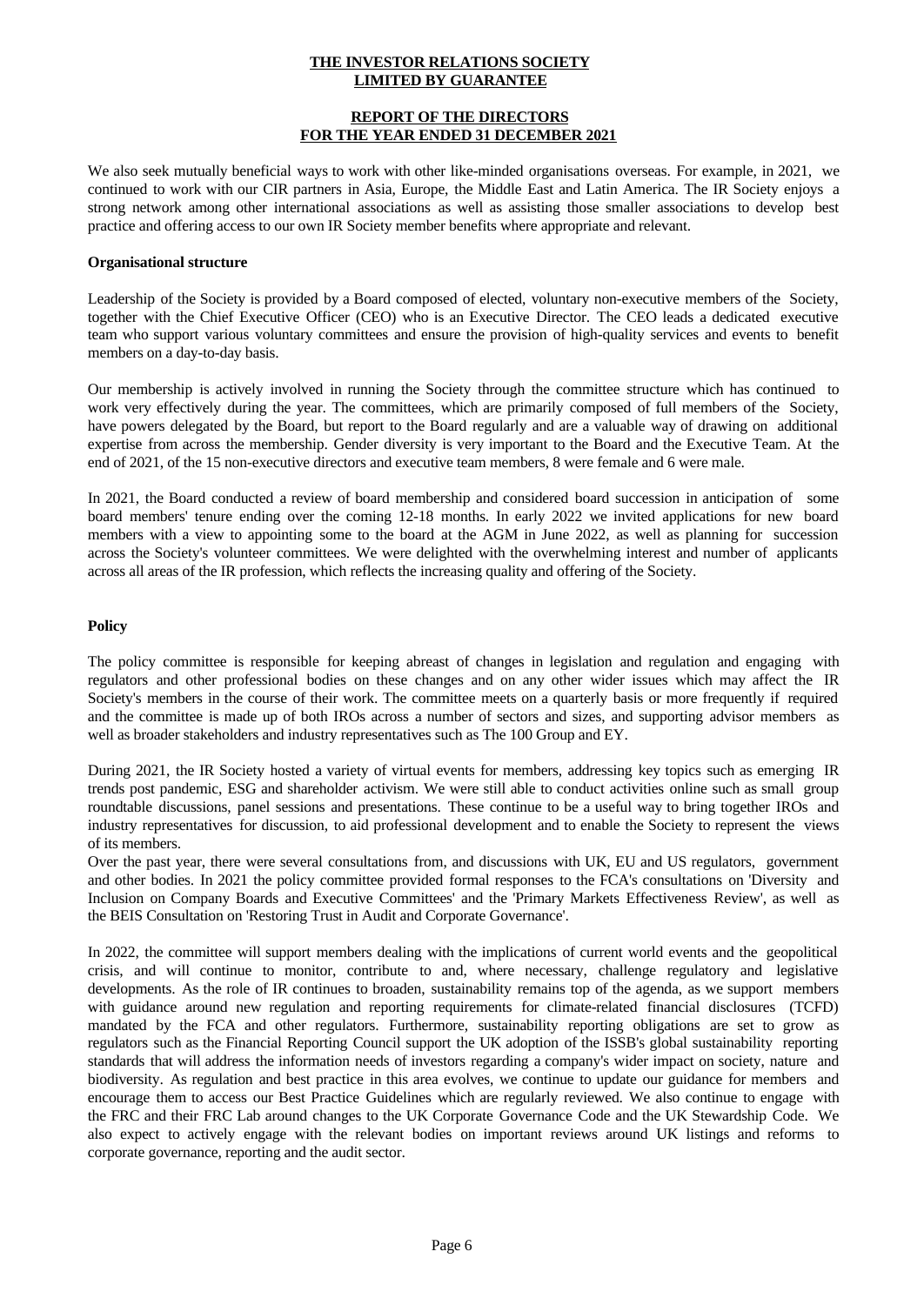## **REPORT OF THE DIRECTORS FOR THE YEAR ENDED 31 DECEMBER 2021**

#### **Communications**

During 2021, we continued to seek to position the Society as an authority on IR in the UK and beyond through a variety of communications channels, including press coverage among the UK financial press and other trade journals. While ensuring that our website remains updated with events, courses and changes, we continued to refresh 'Informed', the popular quarterly journal of the Society, which included high quality articles and contributions from a wider variety of sources, including from overseas. Our weekly 'Bulletin', a timely update on the market, operating and regulatory landscape, is distributed to around 3,000 subscribers worldwide, achieving an impressive 30% click-through rate. We also use social media and platforms such as LinkedIn to add to our communications and marketing efforts for thought leadership, courses and events. We continue to see a positive response from members to our regular snap polls, surveys and monthly 'Policy Roundup' - an email newsletter sent to all members with a 25% click-through rate..

#### **Sponsorship**

The Society also relies on a large number of individual commercial supporters who contribute cash sponsorship, provide access to meeting facilities and speak at events and training courses, among other benefits in kind. The Directors would like to express thanks to all the organisations that provided support and assistance during what continues to be a challenging operating environment.

## **Key relationships**

We were delighted to retain and attract the following annual sponsors for 2021:

Gold: RD:IR Silver: ingage, Investis Digital, Q4 Annual events programme: Orient Capital Professional development programme: Deutsche Bank Depositary Receipts Conference: Rivel and Workiva Awards: Citigate Dewe Rogerson, Jones & Palmer, Lazard Makinson Cowell, Savannah Energy Mentoring programme: Equitory Annual sponsors: Black Sun, Edison, Euronext and Merchant Cantos

In addition, other key partners included BRR Media, Emperor, Fidelio Partners, Instinctif, Invicomm, Master Investor, and QuantiFire.

#### **Business opportunities**

The key business opportunities for the Society are as follows:

- Expansion of membership base. We believe there is further scope to increase the membership of the Society, including from representatives of small and medium-sized companies (SMEs) as well as internationally. Our marketing programme aims to retain existing members and to target new members, including key influencers including corporate brokers, financial PR and other service providers. However, it is recognised that increased membership is dependent on making the Society more relevant and vibrant, as well as on the long-term health of the economy and the IR profession.

- Evolution of professional development and training programmes. Professional development is an important part of the IR Society's revenue and remains a key element of the broader membership offering, especially relevant to new members and new target audiences. Our professional development programmes have continued to attract new delegates and we have been particularly pleased with the keen interest we have received from overseas markets, including some new ones. We will actively seek to increase the take-up of our programmes, supported by strong marketing actions, including bespoke courses, and to develop further overseas markets. We are also looking to broaden our professional development offering through e-learning opportunities, as well as increase the recognition of our CIR and Diploma in IR qualifications to define eligibility for more senior roles in the industry.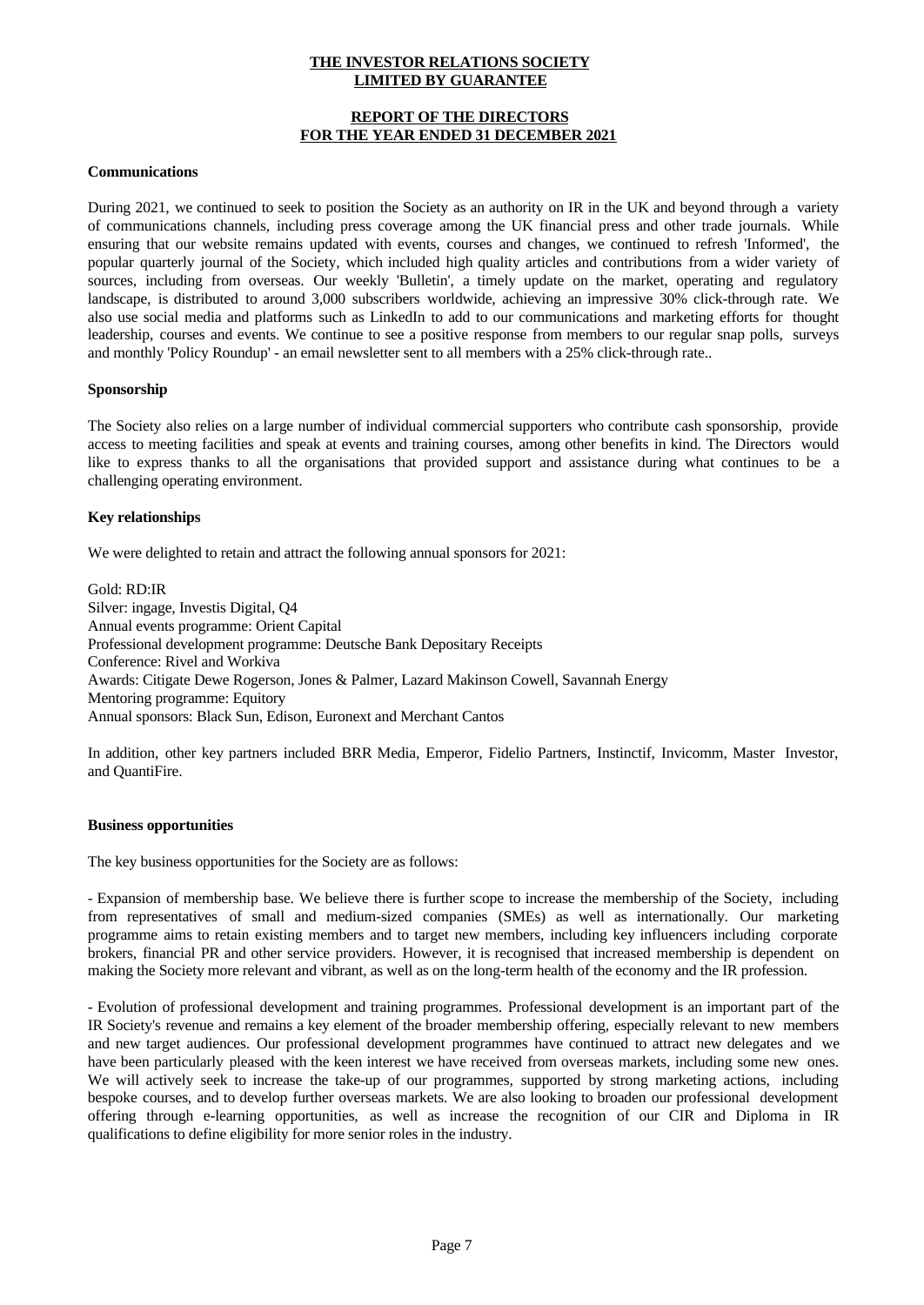#### **REPORT OF THE DIRECTORS FOR THE YEAR ENDED 31 DECEMBER 2021**

- Development of attractive programmes for senior IROs. Our aim is to provide events for members at all levels in IR. We believe that newer entrants to the profession are well served by our entry level training and examination programmes. However, we consider that there is a need to provide more relevant activities for more experienced members to enable them to network and share knowledge with their peers. Our Senior IRO Dinners and IRO Lunches offer a tremendous opportunity for IROs to discuss topical issues and share experiences with their peers. Further, our leadership programme, DELIVER, provides a proven opportunity for senior IROs, with a focus on developing future leaders through IR. We believe that we are in a position to build on ourefforts to date and take our content and IR expertise to new levels, including through our Diploma in IR, a more advanced offering for senior IR professionals.

- Promotion of the Society as the leader in championing IR best practice and as a focal point for IR matters. We believe that increasing the visibility of the Society with the broader investment community, government, regulators and the media will help to establish the Society as the primary source of information for IR and enable us to lobby more effectively on behalf of our members. This will in turn increase the Society's relevance to those working in IR and encourage growth through additional memberships, increased sponsorship and participation in events as wellas our education programmes.

#### **Business risks**

The key business risks for the Society are as follows:

- Global pandemics and coronavirus impacting many aspects of the IR Society's business and activities. Many of our member interactions and offerings such as our courses, events, networking and professional qualifications are traditionally carried out face-to-face. While we continued to delivered services and member benefits online in 2021, we are aware our members value the face-to-face interaction and networking opportunities we traditionally provide. Furthermore, should members face pressure on budgets and discretionary spending, this will certainly impact membership revenues, event revenues (the annual conference and best practice awards in particular), as well as spending on professional development and CIR registration. We continue to review our online training and events offerings and will plan accordingly in response to any government restrictions should they be imposed. While face-to-face networking opportunities were unable to take place for much of 2021, we were able to resume small group networking in person towards the end of the year and to host our flagship Annual Best Practice Awards dinners in November before restrictions were further enforced. In 2022 we plan to resume face to face networking and some course programmes in person from March onwards.

- Decline in membership arising from a downturn in economic activity. The Society believes that its core membership has some resilience in an economic downturn as the need for good communications and IR is even more necessary in difficult markets. However, we recognise that, at times of pressure on corporate expenditure, membership and course income may suffer. We therefore believe that it is important to ensure that the Society is continually striving to offer appropriate, relevant and good value services to members. Accordingly, we survey members after each course and event, as wellas annually, to ensure that our content is relevant to their needs. The executive team works closely with the membership committee to carefully monitor membership and engage with members to determine any potential impact the current period of uncertainty with the coronavirus pandemic may have.

- Inability to maintain sponsorship at current levels. The Society is significantly dependent upon cash and in-kind sponsorship to maintain the viability of its major events (the annual conference and annual dinner) and the education and events programmes. The last economic recession put considerable pressure on the level of sponsorship. To counter this, we increased our marketing resources and developed sponsorship packages which offer increased visibility for sponsors throughout the year and reward them for their commitment to the Society through added benefits. This programme has been successful in maintaining sponsorship income to date. We believe that an active and growing corporate membership and a relevant and engaging programme of events are key to retaining and attracting corporate sponsors. The Society will continue to keep its cost base under review and will take appropriate action to mitigate the impact of any longer-term shortfall in sponsorship.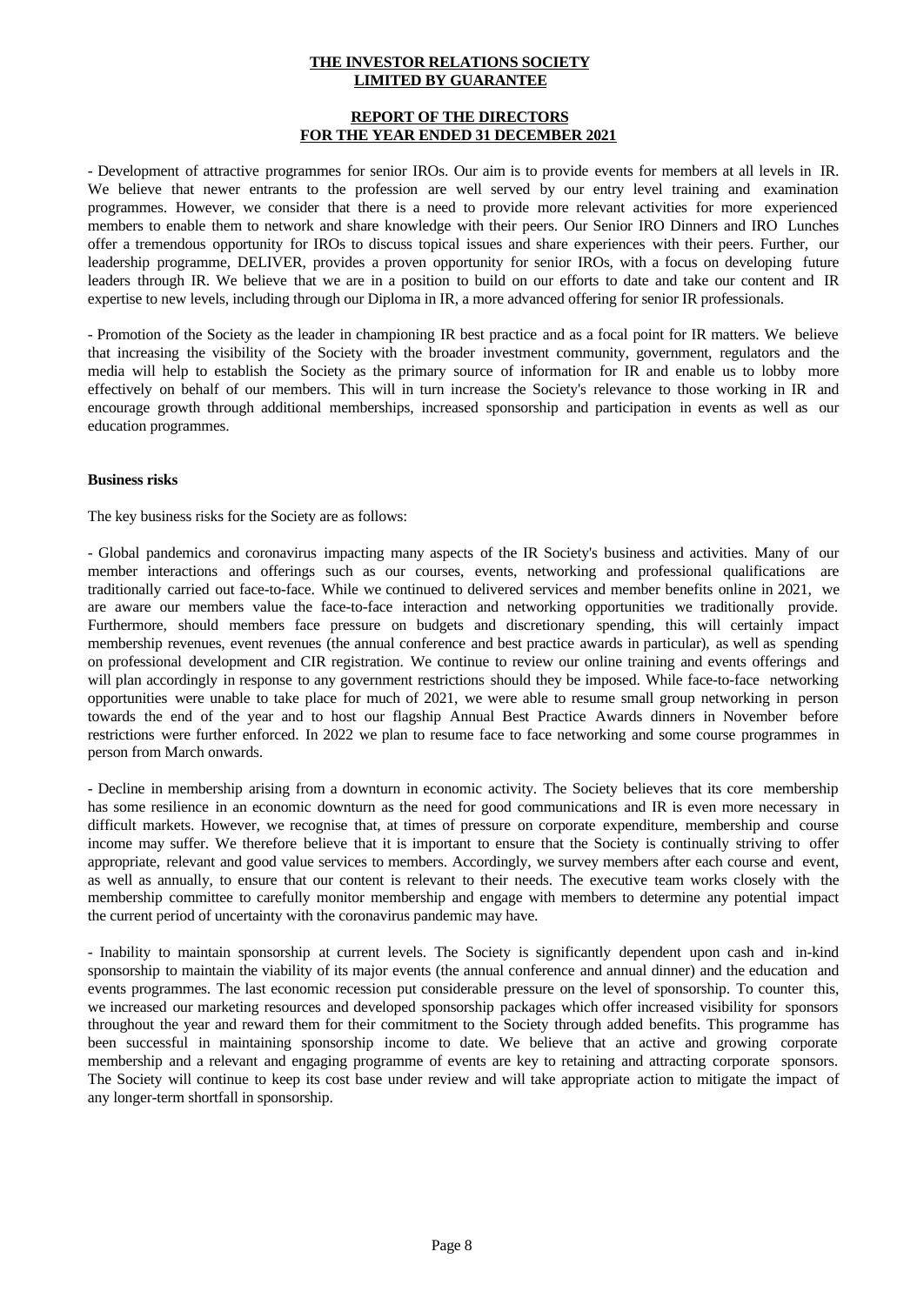#### **REPORT OF THE DIRECTORS FOR THE YEAR ENDED 31 DECEMBER 2021**

- Loss of support for major events. The Society is significantly dependent on the success of the Conference and Best Practice Awards dinner each year. If support for these events declines, either through lack of bookings or through sponsorship as mentioned above, such that we are notable to cover our fixed costs, we would not be able to run them and we would need to consider other ways of raising funds or reducing the operations of the Society. The best way of retaining the attractiveness of these events is through the quality of the speakers and efficient organisation. We continue to actively explore ways of improving the marketing of these events, including the continued use of a conference micro-site, and if required virtual conference capabilities.

- Loss of key staff. In any small office, the loss of an individual member of staff can have a disproportionate effect. The Society aims to offer competitive remuneration packages and career development opportunities for its staff, together with an open and consensual working environment. Towards the end of 2021, we experienced some turnover in staff. Nevertheless, throughout the year, the executive team provided valuable continuity in an ongoing challenging environment, and proved they could work seamlessly from home for the majority of the year. At the end of 2021, the team operated a hybrid working policy which continues into 2022.

- Major increase in overhead costs. Most of the Society's overhead costs are fairly predictable, including the cost of a full staff complement. We are not significantly exposed to raw material cost increases apart from electricity. A renewal of the office lease at 30 Coleman Street was agreed in early 2020 which comes to an end in early 2024. We continue to monitor office rental rates and will consider our future office needs as we approach a renewal decision in early 2023.

- Competition that we face from some commercial operators and other offerings from banks, for example, in the provision of IR content and education programmes, as wellas other associations. This potentially means increasing competition in publications and in a core part of our offering to new course attendees. We continue to ensure that our publications remain fresh and relevant, and all our courses include practical sessions provided by experienced IROs, something which clearly differentiates our courses.

- Legislation, which we continue to monitor for the most relevant and pressing issues for the Society.

## **Environmental**

Although we are a small organisation, it is our objective that we should contribute, where possible, to a sensible use of resources, both from a cost and environmental point of view. We use paper sourced from sustainable forests and all wastepaper generated in the office is recycled. Printing is kept to a minimum to reduce usage of ink and paper. All IR Society communications throughout 2021 have been digital, including our new membership packs, our quarterly magazine, Informed, therefore reducing paper usage and postage costs. Where possible, we aim to limit these costs in 2022 although we may encounter some increase in cost and usage as we return in in-person activities.

## **OUTLOOK**

Looking ahead, we see continued uncertainty from global events, as well as rising inflation affecting the economic environment, which may in turn impact the spending plans among our members. Our focus as a Society is to continue to offer relevant services and benefits to our members and excellent value to our sponsors.

Despite the ongoing challenging operating environment and economic uncertainty experienced throughout 2021, the Society entered this year in a strong financial position. We are very grateful to the executive team for their hard work and continued focus, and for a loyal and supportive membership and we believe we can continue to innovate and deliver for our members and the IR profession.

Although the outlook remains uncertain, we are seeing some positive momentum in our performance as we enter 2022 and are confident that we are well-placed for the future to continue in our purpose of promoting excellence in investor relations.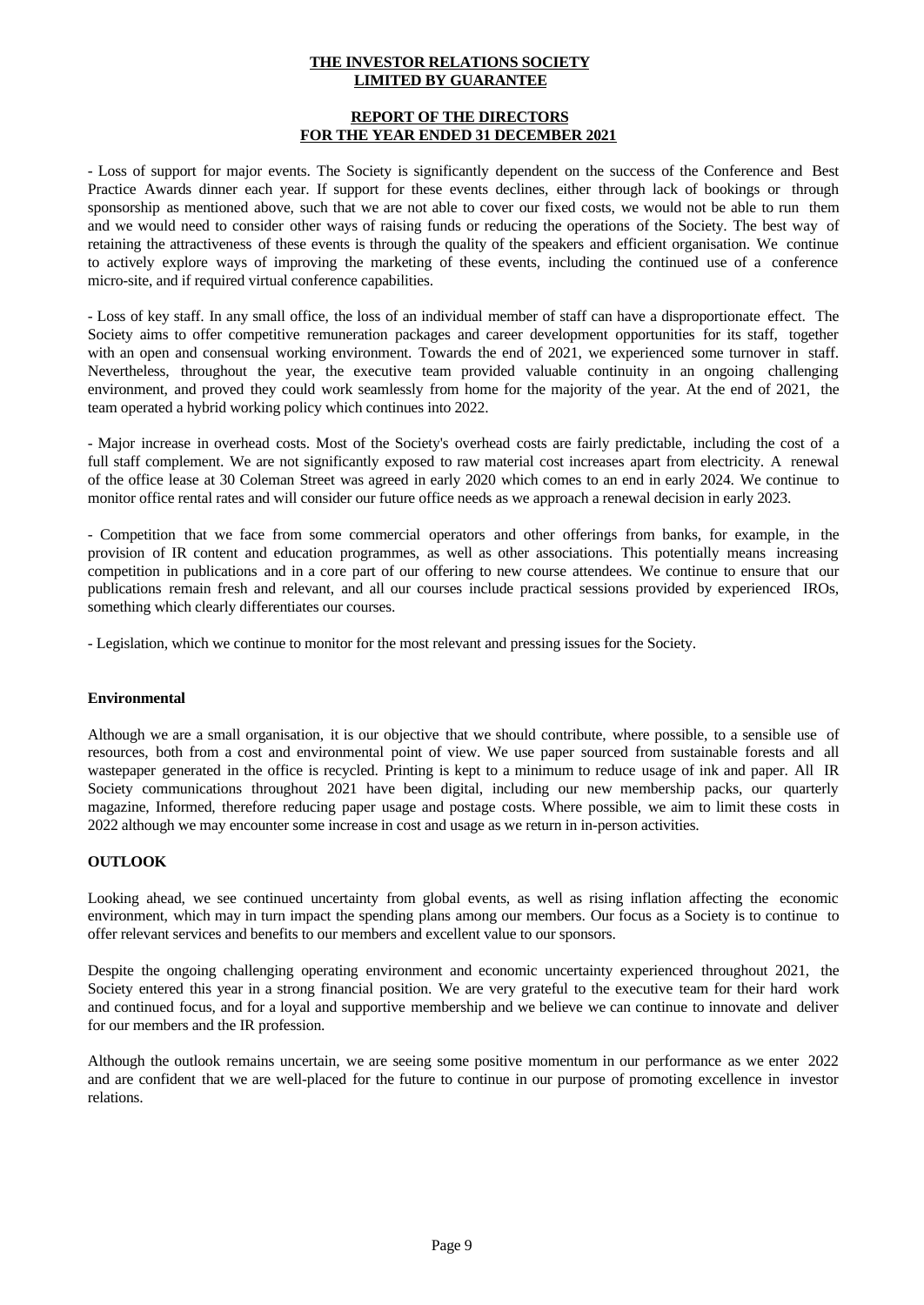## **REPORT OF THE DIRECTORS FOR THE YEAR ENDED 31 DECEMBER 2021**

#### **DIRECTORS**

The directors shown below have held office during the whole of the period from 1 January 2021 to the date of this report.

David Walker : Chairman Sallie Cooke-Pilot Ross Hawley Alison Owers Douglas Radcliffe Fraser Thorne Laura Hayter

Other changes in directors holding office are as follows:

Claire Lavery - resigned 29 June 2021 Nigel Pears - appointed 23 March 2021

Helen Parris ceased to be a director after 31 December 2021 but prior to the date of this report.

This report has been prepared in accordance with the provisions of Part 15 of the Companies Act 2006 relating to small companies.

## **ON BEHALF OF THE BOARD:**

David Walker : Chairman - Director

23 March 2022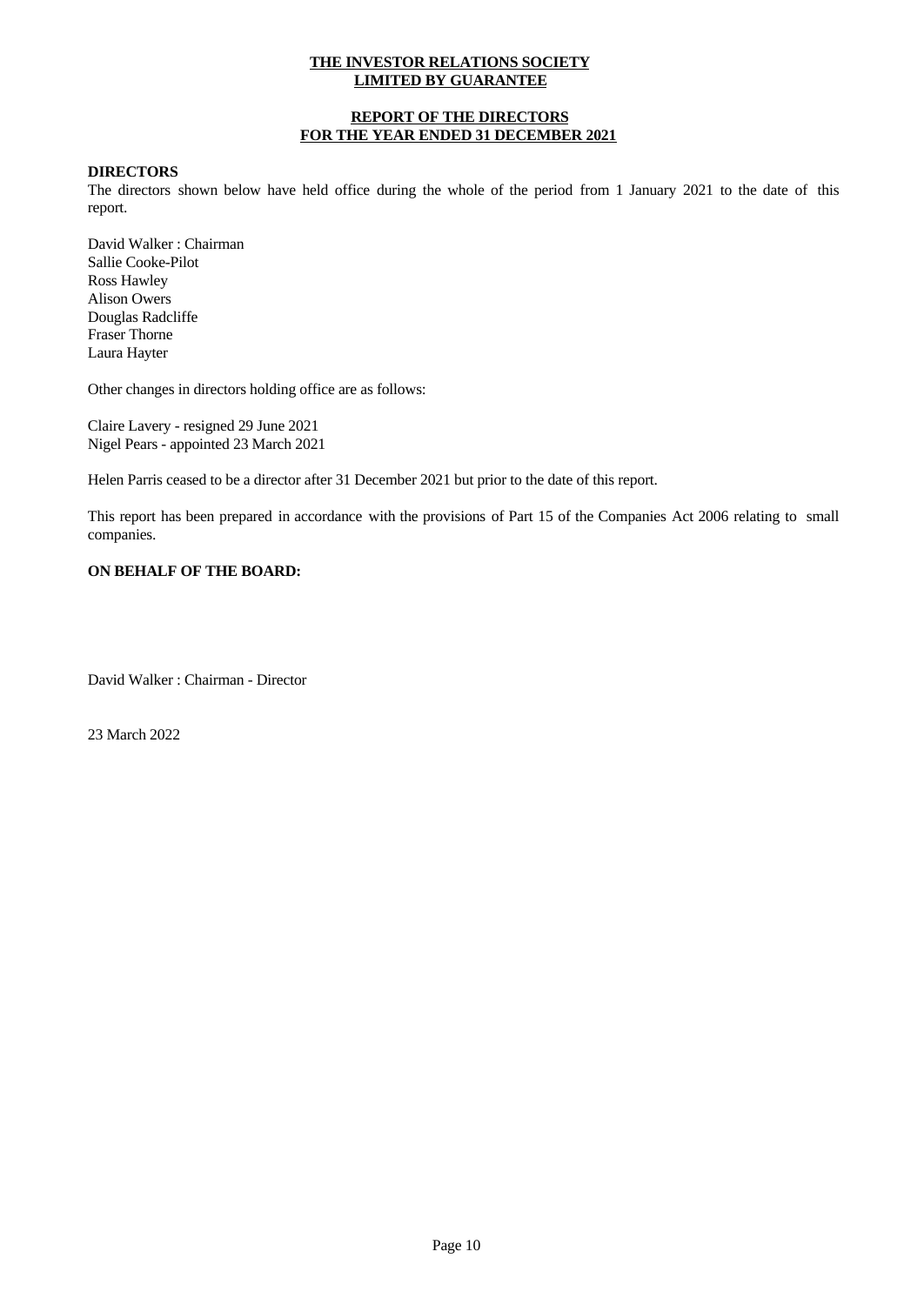# **INCOME STATEMENT FOR THE YEAR ENDED 31 DECEMBER 2021**

|                                                           | <b>Notes</b>   | 2021<br>$\pounds$ | 2020<br>£ |
|-----------------------------------------------------------|----------------|-------------------|-----------|
| <b>TURNOVER</b>                                           |                | 784,683           | 672,965   |
| Cost of sales                                             |                | 176,694           | 107,716   |
| <b>GROSS SURPLUS</b>                                      |                | 607,989           | 565,249   |
| Administrative expenses                                   |                | 607,469           | 590,115   |
|                                                           |                | 520               | (24, 866) |
| Other operating income                                    |                | 625               | 10,775    |
| <b>OPERATING SURPLUS/(DEFICIT)</b>                        | $\overline{4}$ | 1,145             | (14,091)  |
| Interest receivable and similar income                    |                | 1,224             | 1,544     |
|                                                           |                | 2,369             | (12, 547) |
| Interest payable and similar expenses                     |                | 625               | 625       |
| <b>SURPLUS/(DEFICIT) BEFORE</b><br><b>TAXATION</b>        |                | 1,744             | (13, 172) |
| Tax on surplus/(deficit)                                  |                | 233               | 293       |
| <b>SURPLUS/(DEFICIT) FOR THE</b><br><b>FINANCIAL YEAR</b> |                | 1,511             | (13, 465) |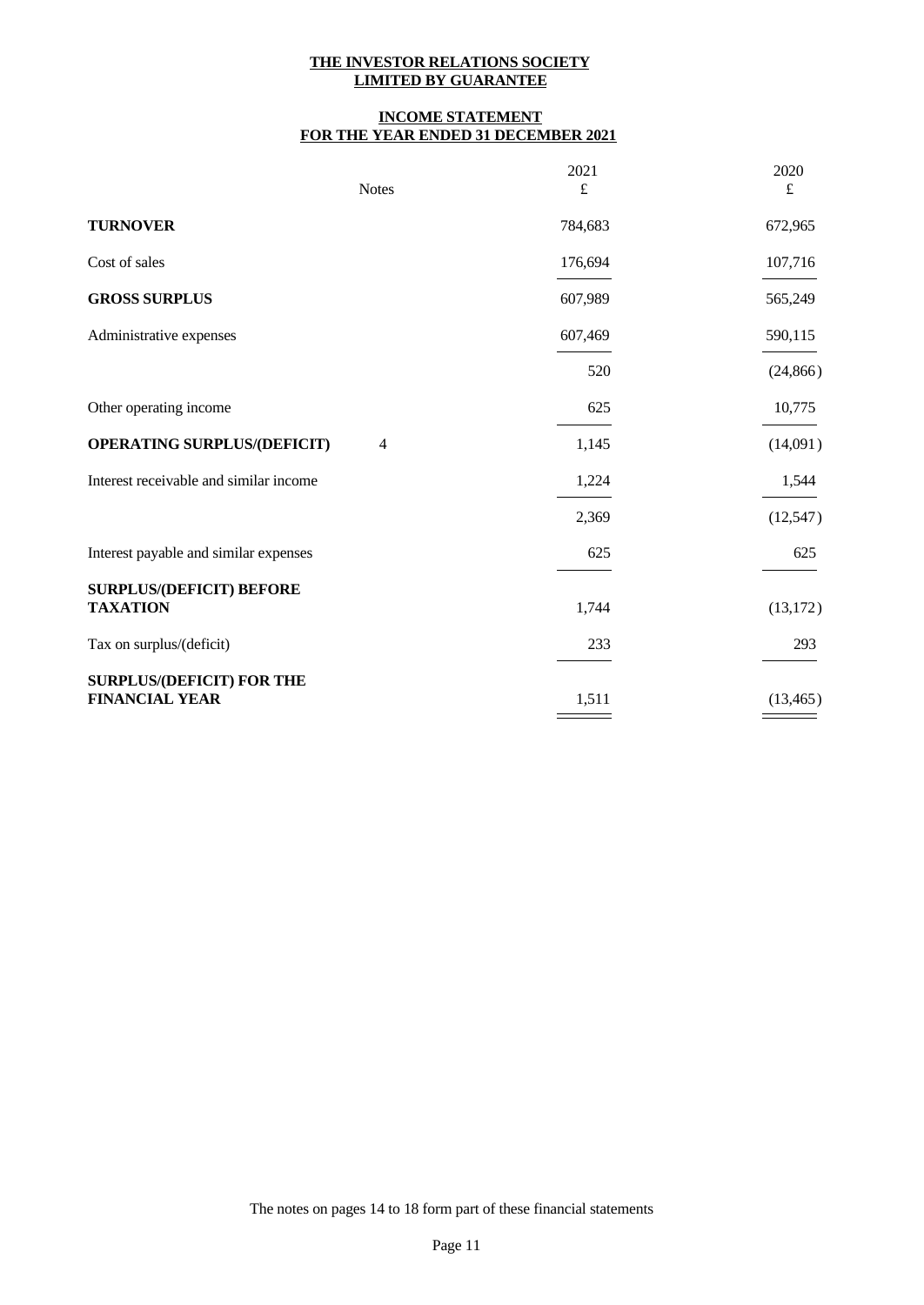## **THE INVESTOR RELATIONS SOCIETY (REGISTERED NUMBER: 02294631) LIMITED BY GUARANTEE**

#### **BALANCE SHEET 31 DECEMBER 2021**

|                                         |              | 2021      |           | 2020      |           |  |
|-----------------------------------------|--------------|-----------|-----------|-----------|-----------|--|
|                                         | <b>Notes</b> | $\pounds$ | $\pounds$ | $\pounds$ | $\pounds$ |  |
| <b>FIXED ASSETS</b>                     |              |           |           |           |           |  |
| Tangible assets                         | 5            |           | 12,056    |           | 15,757    |  |
| <b>CURRENT ASSETS</b>                   |              |           |           |           |           |  |
| Debtors                                 | 6            | 145,775   |           | 155,901   |           |  |
| Cash at bank and in hand                |              | 371,493   |           | 388,513   |           |  |
|                                         |              |           |           |           |           |  |
|                                         |              | 517,268   |           | 544,414   |           |  |
| <b>CREDITORS</b>                        |              |           |           |           |           |  |
| Amounts falling due within one year     | 7            | 302,717   |           | 292,800   |           |  |
|                                         |              |           |           |           |           |  |
| NET CURRENT ASSETS                      |              |           | 214,551   |           | 251,614   |  |
| TOTAL ASSETS LESS CURRENT               |              |           |           |           |           |  |
| <b>LIABILITIES</b>                      |              |           | 226,607   |           | 267,371   |  |
|                                         |              |           |           |           |           |  |
| <b>CREDITORS</b>                        |              |           |           |           |           |  |
| Amounts falling due after more than one |              |           |           |           |           |  |
| year                                    | 8            |           |           |           | (45,275)  |  |
|                                         |              |           |           |           |           |  |
| PROVISIONS FOR LIABILITIES              | 9            |           | (23, 845) |           | (20, 845) |  |
|                                         |              |           |           |           |           |  |
| <b>NET ASSETS</b>                       |              |           | 202,762   |           | 201,251   |  |
|                                         |              |           |           |           |           |  |
| <b>RESERVES</b>                         |              |           |           |           |           |  |
| Income and expenditure account          |              |           | 202,762   |           | 201,251   |  |
|                                         |              |           |           |           |           |  |
|                                         |              |           | 202,762   |           | 201,251   |  |
|                                         |              |           |           |           |           |  |

The company is entitled to exemption from audit under Section 477 of the Companies Act 2006 for the year ended 31 December 2021.

The members have not required the company to obtain an audit of its financial statements for the year ended 31 December 2021 in accordance with Section 476 of the Companies Act 2006.

The directors acknowledge their responsibilities for:

- (a) ensuring that the company keeps accounting records which comply with Sections 386 and 387 of the Companies Act 2006 and
- (b) preparing financial statements which give a true and fair view of the state of affairs ofthe company as at the end of each financial year and of its surplus or deficit for each financial year in accordance with the requirements of Sections 394 and 395 and which otherwise comply with the requirements of the Companies Act 2006 relating to financial statements, so far as applicable to the company.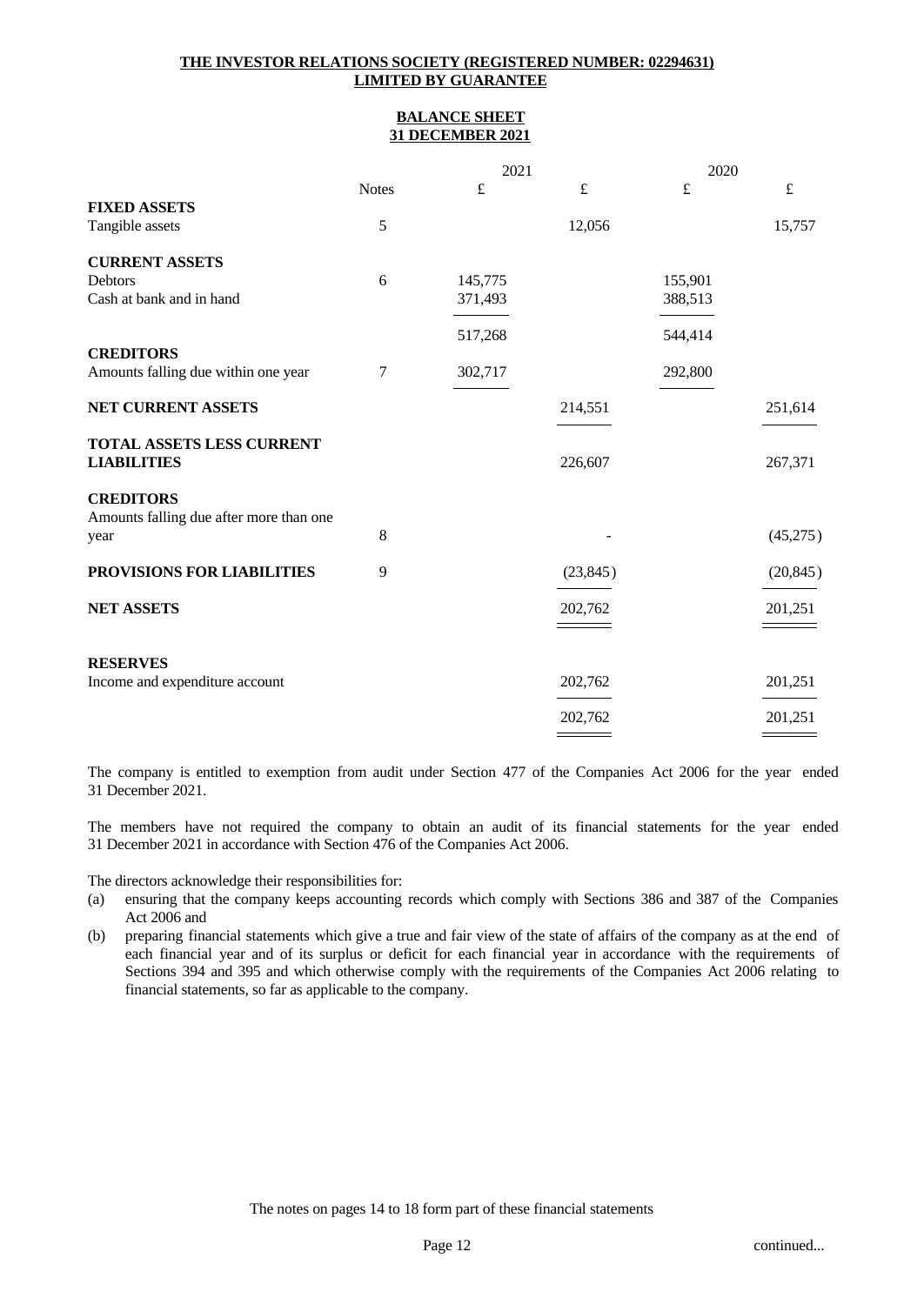# **THE INVESTOR RELATIONS SOCIETY (REGISTERED NUMBER: 02294631) LIMITED BY GUARANTEE**

## **BALANCE SHEET - continued 31 DECEMBER 2021**

The financial statements have been prepared in accordance with the provisions applicable to companies subject to the small companies regime.

The financial statements were approved by the Board of Directors and authorised for issue on 23 March 2022 and were signed on its behalf by:

David Walker : Chairman - Director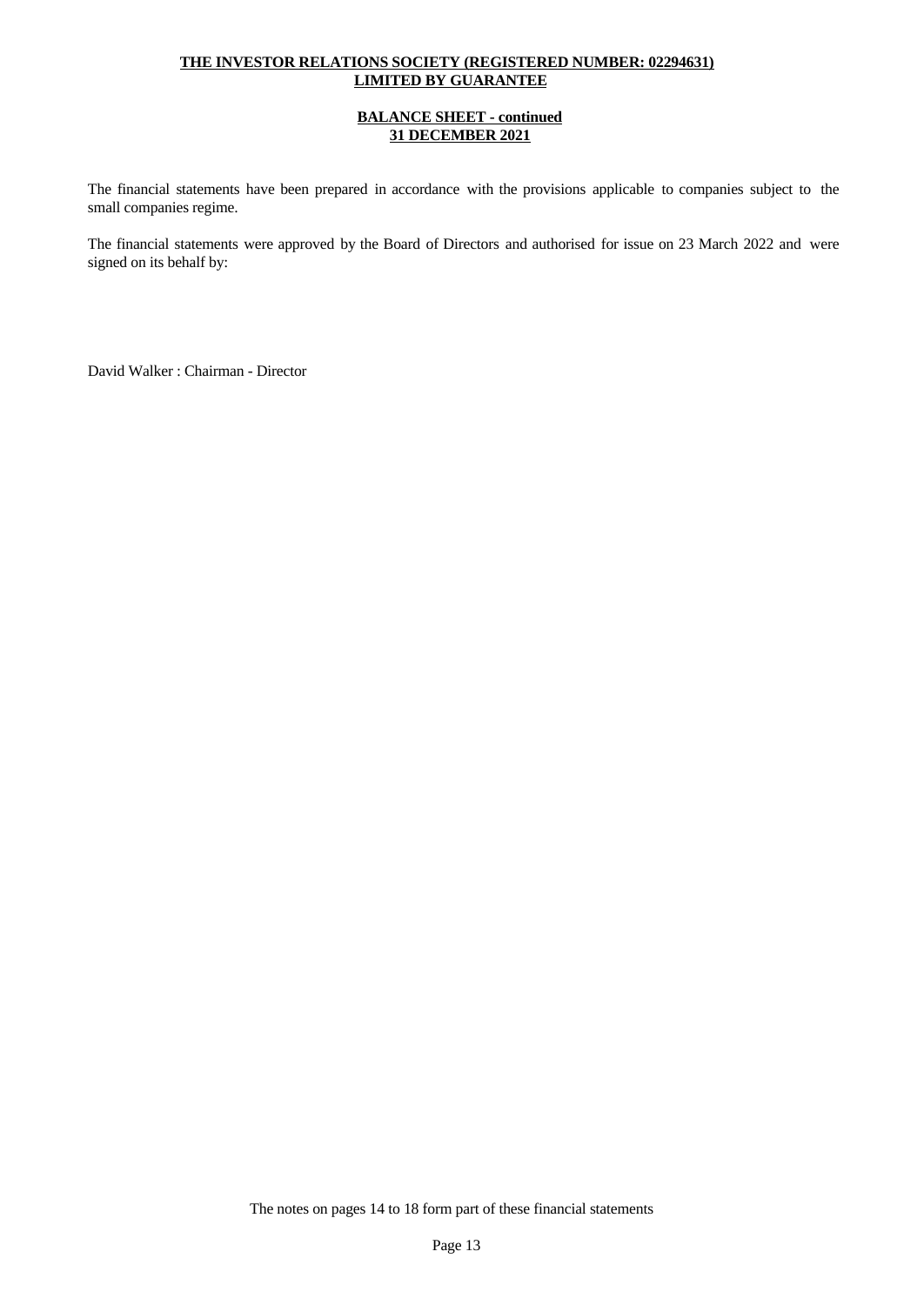#### **NOTES TO THE FINANCIAL STATEMENTS FOR THE YEAR ENDED 31 DECEMBER 2021**

#### 1. **STATUTORY INFORMATION**

The Investor Relations Society is a private company, limited by guarantee, registered in England and Wales. The company's registered number and registered office address can be found on the Company Information page.

## 2. **ACCOUNTING POLICIES**

#### **Basis of preparing the financial statements**

These financial statements have been prepared in accordance with Financial Reporting Standard 102 "The Financial Reporting Standard applicable in the UK and Republic of Ireland" including the provisions of Section 1A "Small Entities" and the Companies Act 2006. The financial statements have been prepared under the historical cost convention.

As at the date of this report, the COVID-19 pandemic continues to have a major impact on the economies of the world although there are some positive signs of improvement. The directors have necessarily assessed various factors and risks affecting the company and its ability in these ongoing difficult social and economic times to continue to trade as a going concern. In line with some political and economic commentators' views the directors are hopeful that trading conditions will continue to improve.

The company availed itself of COVID-19-related Government initiatives and in that regard took out a bank loan under the Bounce Back Loan (BBL) scheme; this loan was repaid in May 2021 before any repayments became due. During 2020 some staff were furloughed, whereby the Government has reimbursed a limited amount of individuals' salaries and the employer's national insurance and pension contributions on the salary amounts reimbursed. It was not considered necessary to continue any furloughing into 2021. Certain VAT liabilities were able to be deferred until 31st March 2021 and the directors took up this option.

Given the nature of the various assets and liabilities as at 31st December 2021, the directors do not believe that their carrying values have been impaired as a consequence of COVID-19.

On the basis of all of the foregoing, the financial statements for the year ended 31st December 2021 have been prepared using the going concern basis of accounting.

#### **Significant judgements and estimates**

In the application of the company's accounting policies, management is required to make judgements, estimates and assumptions about the carrying values of assets and liabilities that are not readily apparent from other sources. The estimates and underlying assumptions are based on historical experience and other factors that are considered to be relevant. Actual results may differ from those estimates.

The estimates and underlying assumptions are reviewed on an ongoing basis. Revisions to accounting estimates are recognised in the period in which the estimate is revised if the revision affects only that period, or in the period of the revision and future periods if the revision affects both current and future periods.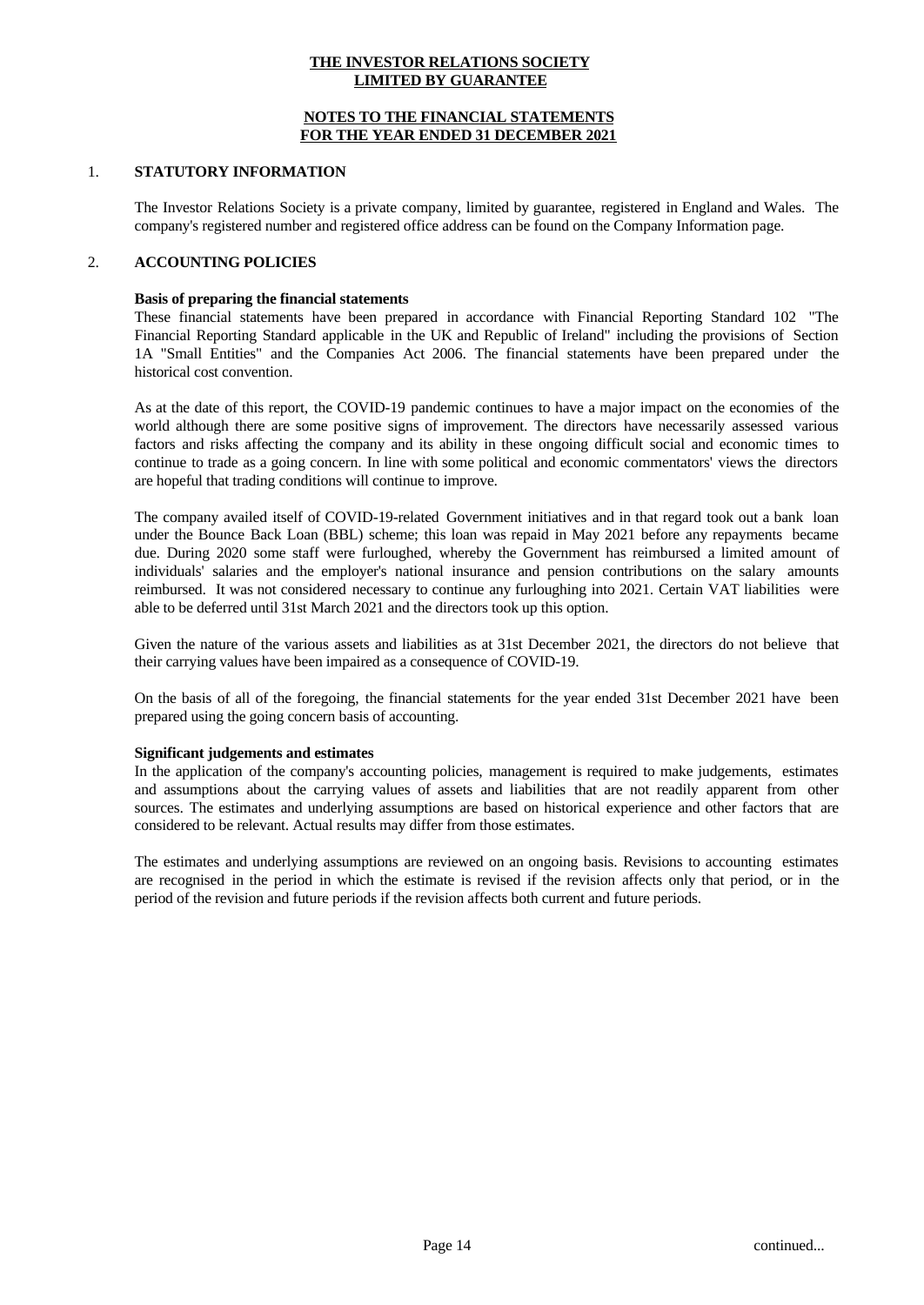#### **NOTES TO THE FINANCIAL STATEMENTS - continued FOR THE YEAR ENDED 31 DECEMBER 2021**

## 2. **ACCOUNTING POLICIES - continued**

#### **Recognition of income and expenditure**

#### **a) Subscriptions**

Annual subscriptions are recognised over the period to which they relate.

#### **b) Publications**

All expenditure arising from the printing and publication of Informed magazine are accounted for in the period in which the publication is mailed out. Income from Informed and website advertising is accounted for in the period(s) to which it relates. The cost of production of other publications is spread over a period of 12 months from the date of publication.

#### **c) Conferences**

Income and expenditure arising from conferences and dinners is recognised wholly within the accounting period in which the event takes place.Any fees received relating to conferences and dinners taking place post year end are included within deferred income.

#### **d) Educational activities**

Income arising from educational activities consists of examination fees, sale of course manuals and course fees. Expenditure relates to the cost of setting and holding examinations, preparation of course material and holding meetings and courses. Income and expenditure are taken to the Income and Expenditure account on a receipts and payments basis. The Society also receives sums from prominent International IR organisations to finance the preparation and presentation of professional exams and symposia. These receipts, together with the costs of presentation, are spread over 12 months.

#### **e) Bank interest**

Deposit interest is accounted for on a receipts basis.

#### **f) Sponsorship income**

Sponsorship income is recognised over the period or event to which it relates.

#### **Tangible fixed assets**

Depreciation is provided at the following annual rates in order to write off each asset over its estimated useful life.

| Improvements to property | - Over the term of the lease |
|--------------------------|------------------------------|
| Office equipment         | $-33\%$ on cost              |

#### **Financial instruments**

The directors consider all financial instruments to be basic financial instruments in accordance with paragraph 11 of FRS102. All basic financial instruments including trade and other debtors, cash and cash equivalents, and trade and other creditors, are initially recognised at transaction price and thereafter stated at amortised cost.

#### **Pensions**

The Society operates a defined contribution pension scheme. Contributions payable for the yearare charged in the income and expenditure account.

#### **Leased assets**

All leases currently in operation are regarded as operating leases and the total payments made under them are charged to the income and expenditure account on a straight line basis over the lease term.

The benefits of lease incentives are recognised in profit and loss account over the shorter of the lease period and the period to the next rent review at which rent is expected to be reset to market rates.

#### **Taxation**

Current tax is payable on the taxable profit for the year. As the Society is a non-profit making organisation tax is only payable on interest received.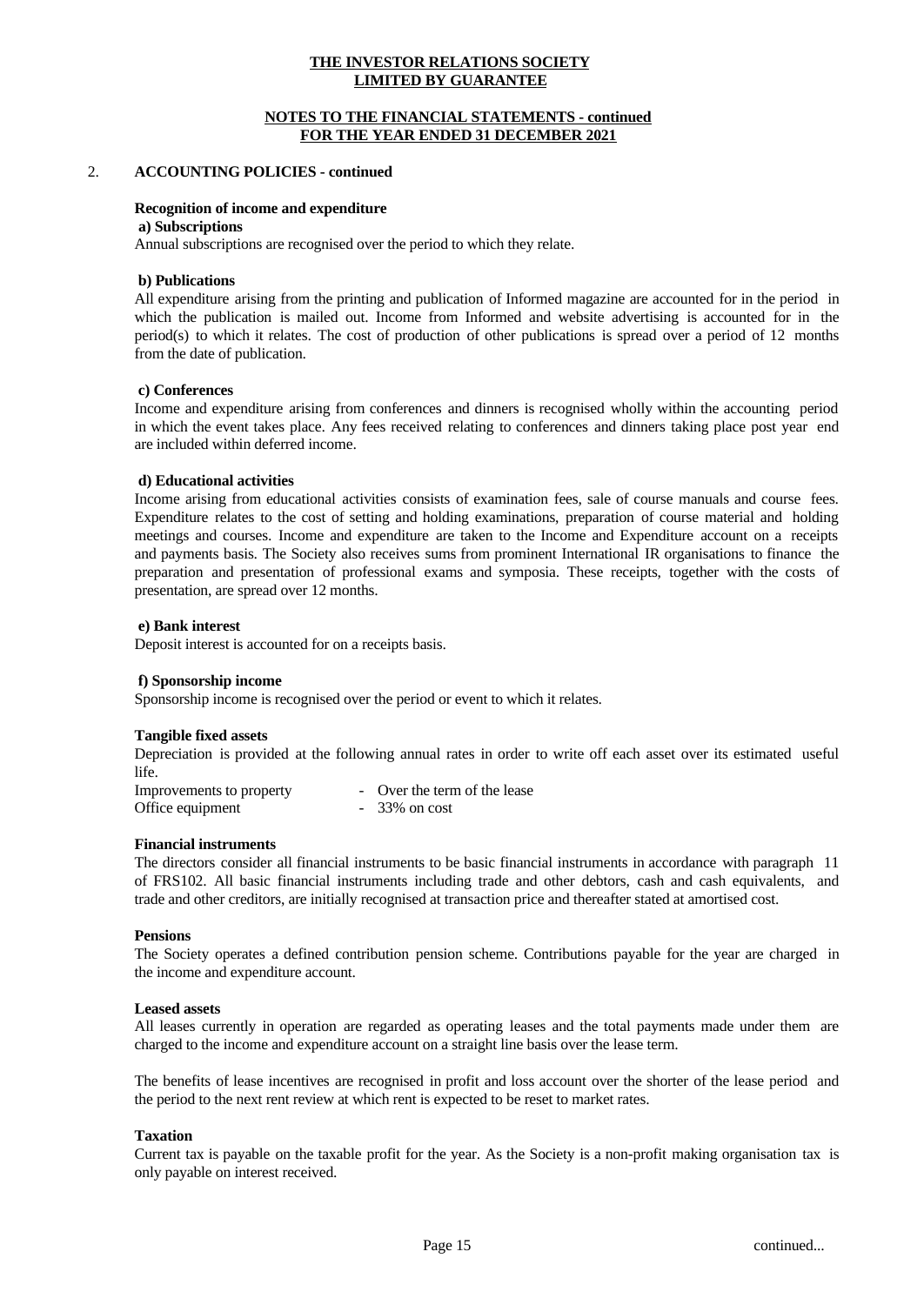#### **NOTES TO THE FINANCIAL STATEMENTS - continued FOR THE YEAR ENDED 31 DECEMBER 2021**

#### 2. **ACCOUNTING POLICIES - continued**

#### **Financial risk management**

# **a) Credit risk**

Working capital and longer term funds are held in interest-bearing investments with approved issuing banks with at least an AA rating. The credit risk for cash is considered to be negligible, since counterparties are reputable banks which are all covered by UK or EU deposit guarantees. In respect of trade and other receivables, the Society is not exposed to any significant credit risk from any single customer or group of customers. The majority of the Society's customers are members.

#### **b) Liquidity and interest rate risk**

The Society policy is to maintain a strong balance sheet with cash deposits placed for appropriate periods of no more than three years to ensure acceptable levels of liquidity. It does not have significant exposure to interest rate fluctuations or liquidity risk.

# 3. **EMPLOYEES AND DIRECTORS**

The average number of employees during the year was 9 (2020 - 9).

#### 4. **OPERATING SURPLUS/(DEFICIT)**

The operating surplus (2020 - operating deficit) is stated after charging:

|                             | 2021  | 2020  |
|-----------------------------|-------|-------|
|                             |       | ົ     |
| Depreciation - owned assets | 6,118 | 6,030 |
|                             |       | _____ |

# 5. **TANGIBLE FIXED ASSETS**

|                       | Improvements |           |         |  |
|-----------------------|--------------|-----------|---------|--|
|                       | to           | Office    |         |  |
|                       | property     | equipment | Totals  |  |
|                       | £            | £         | £       |  |
| <b>COST</b>           |              |           |         |  |
| At 1 January 2021     | 43,875       | 94,641    | 138,516 |  |
| Additions             |              | 2,417     | 2,417   |  |
| At 31 December 2021   | 43,875       | 97,058    | 140,933 |  |
| <b>DEPRECIATION</b>   |              |           |         |  |
| At 1 January 2021     | 30,340       | 92,419    | 122,759 |  |
| Charge for year       | 4,387        | 1,731     | 6,118   |  |
| At 31 December 2021   | 34,727       | 94,150    | 128,877 |  |
| <b>NET BOOK VALUE</b> |              |           |         |  |
| At 31 December 2021   | 9,148        | 2,908     | 12,056  |  |
| At 31 December 2020   | 13,535       | 2,222     | 15,757  |  |
|                       |              |           |         |  |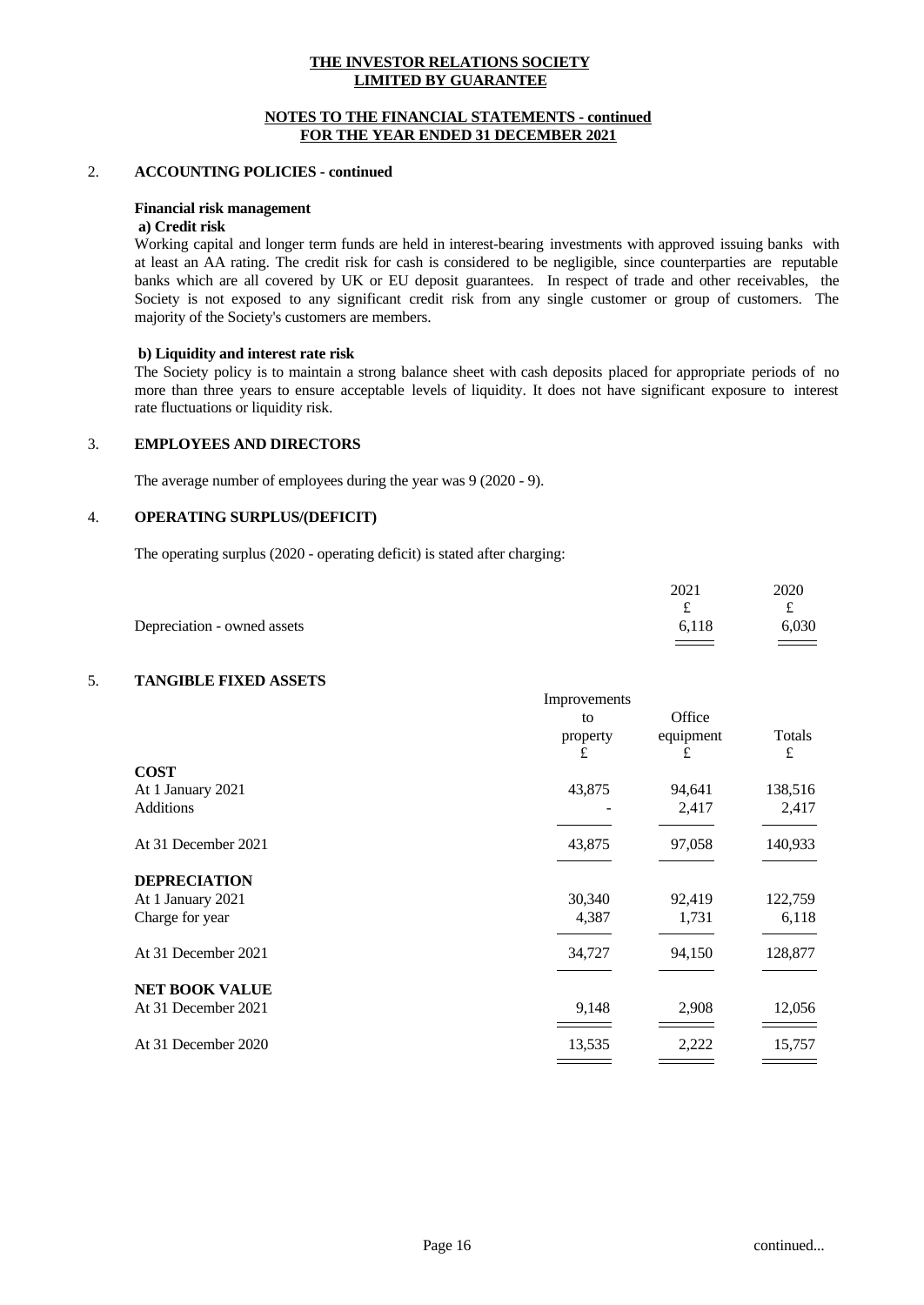## **NOTES TO THE FINANCIAL STATEMENTS - continued FOR THE YEAR ENDED 31 DECEMBER 2021**

# 6. **DEBTORS: AMOUNTS FALLING DUE WITHIN ONE YEAR**

|                                                       | 2021              | 2020              |
|-------------------------------------------------------|-------------------|-------------------|
|                                                       | $\pounds$         | $\pounds$         |
| Trade debtors                                         | 23,575            | 39,497            |
| Rent deposit held in escrow                           | 84,480            | 84,480            |
| Prepayments and other debtors                         | 36,260            | 31,924            |
| Tax                                                   | 1,460             |                   |
|                                                       | 145,775           | 155,901           |
|                                                       |                   |                   |
| <b>CREDITORS: AMOUNTS FALLING DUE WITHIN ONE YEAR</b> |                   |                   |
|                                                       |                   | 2020              |
|                                                       | 2021              |                   |
|                                                       | £                 | $\pounds$         |
| Bank loans and overdrafts                             |                   | 4,724             |
| Trade creditors                                       | 48,641            | 36,463            |
| Tax                                                   | 229               | 289               |
|                                                       | 19,098            |                   |
| Social security and other taxes<br><b>VAT</b>         | 3,582             | 6,784             |
|                                                       |                   | 23,921            |
| Subscriptions and other income<br>in advance          |                   |                   |
| Accruals and other creditors                          | 152,805<br>78,362 | 154,494<br>66,125 |

# 8. **CREDITORS: AMOUNTS FALLING DUE AFTER MORE THAN ONE YEAR**

|                                | 2021   | 2020                        |  |
|--------------------------------|--------|-----------------------------|--|
|                                | £      | £                           |  |
| Bank loans - 1-2 years         | -      | 9,626                       |  |
| Bank loans - 2-5 years         | -      | 30,364                      |  |
| Bank loans more 5 yr by instal | $\sim$ | 5,285                       |  |
|                                |        |                             |  |
|                                | ۰      | 45,275                      |  |
|                                |        | $\overbrace{\hspace{27mm}}$ |  |

Amounts falling due in more than five years:

Repayable by instalments Bank loans more 5 yr by instal - 5,285

## 9. **PROVISIONS FOR LIABILITIES**

|                             | 2021            | 2020   |  |
|-----------------------------|-----------------|--------|--|
|                             | $\epsilon$<br>ے | ົ      |  |
| Provisions                  |                 |        |  |
| Provision for dilapidations | 23,845          | 20,845 |  |
|                             | ____            |        |  |

|                             | Other<br>provisions |
|-----------------------------|---------------------|
|                             | £                   |
| Balance at 1 January 2021   | 20,845              |
| Provided during year        | 3,000               |
| Balance at 31 December 2021 | 23,845              |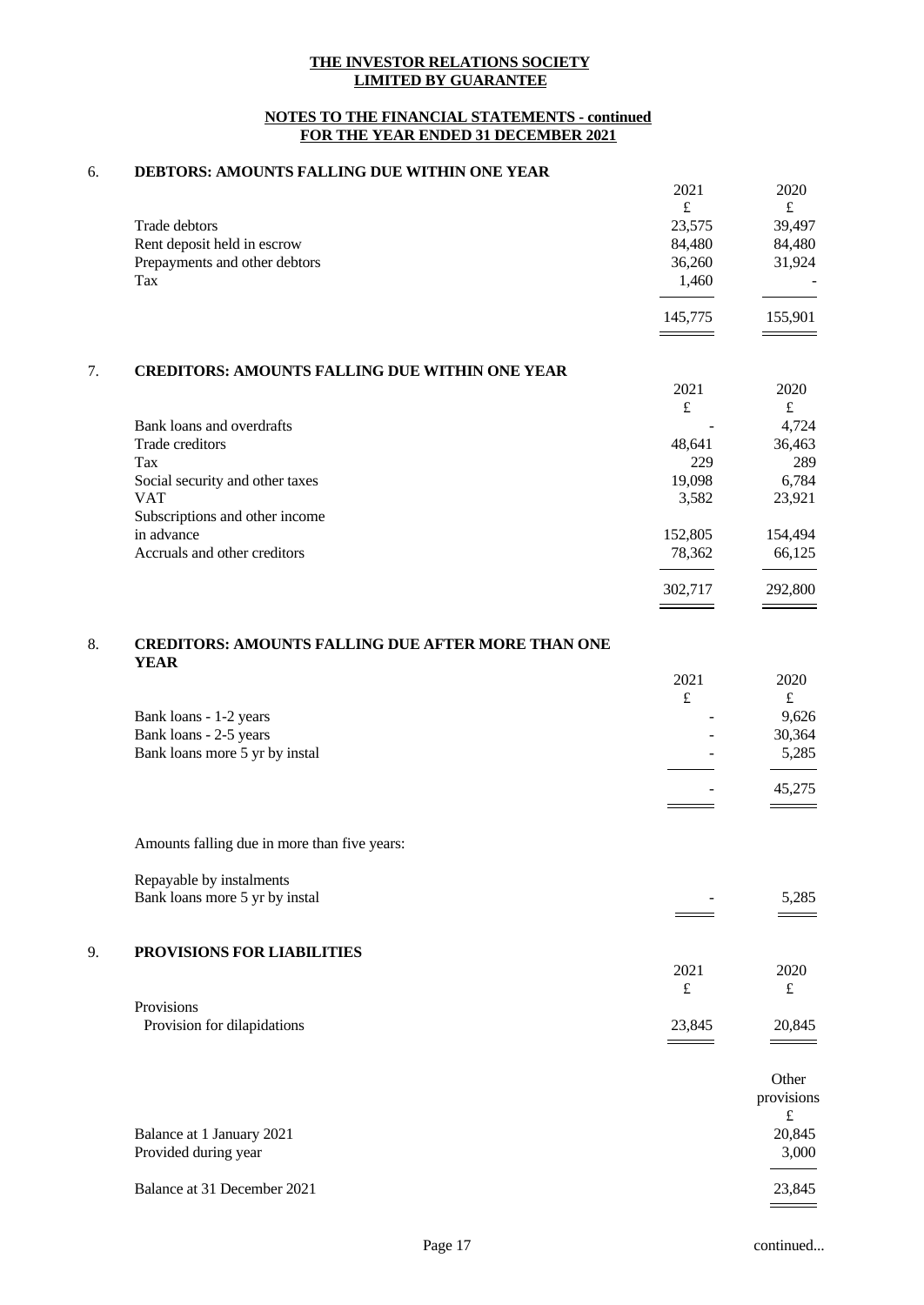## **NOTES TO THE FINANCIAL STATEMENTS - continued FOR THE YEAR ENDED 31 DECEMBER 2021**

## 9. **PROVISIONS FOR LIABILITIES - continued**

The company provides at the rate of £3,000 per year for dilapidation costs, which the directors anticipate will arise at the end of the lease on its office premises in accordance with the terms of that lease.

# 10. **RELATED PARTY DISCLOSURES**

The Directors of the Society are subscriber members of the Society.The only transactions involving the Directors are those in connection with their membership subscriptions or attendance at Society activities.

Ultimate control of the Society is considered to be in the hands of the subscriber members.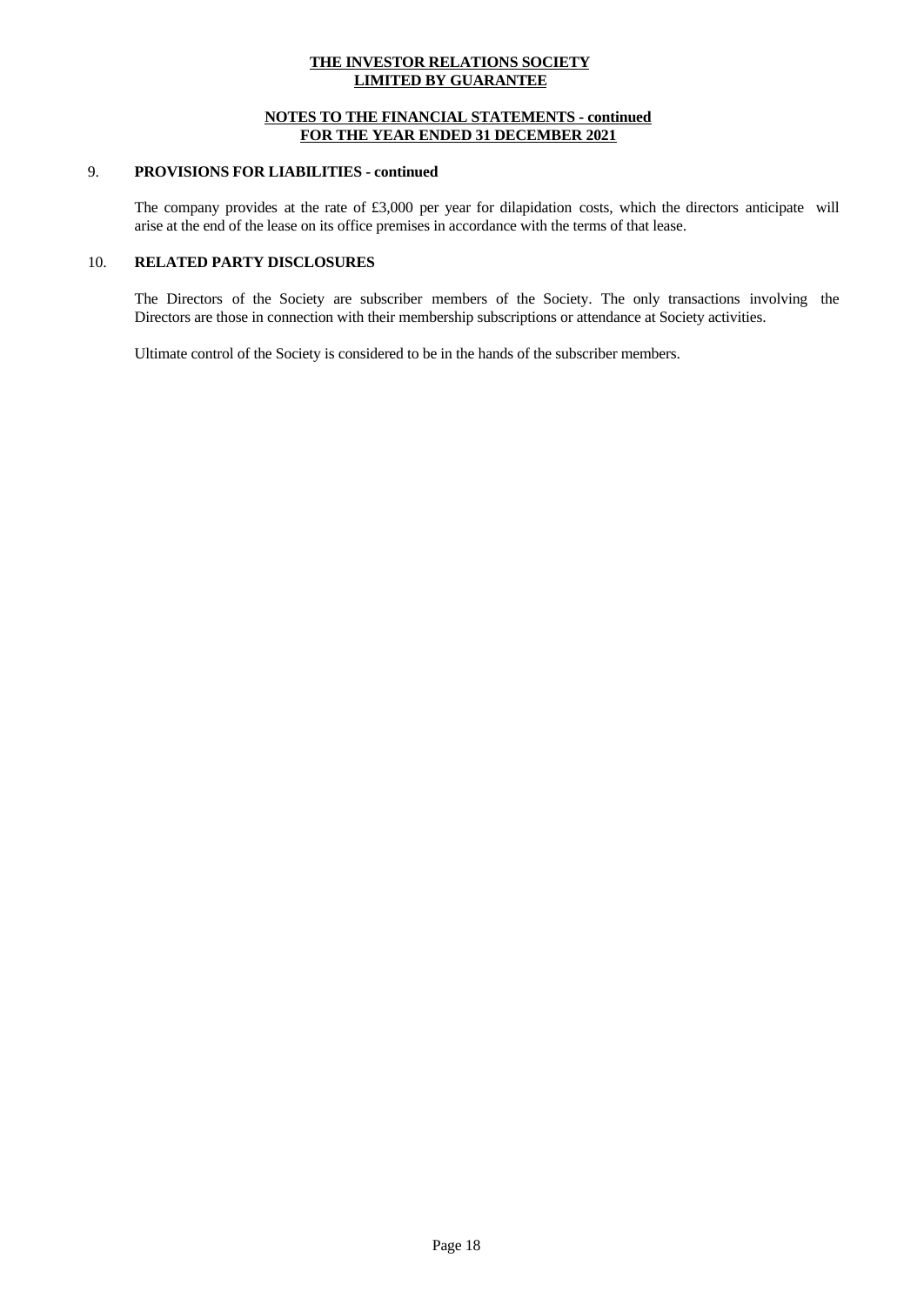# **DIRECTORS' RESPONSIBILITIES STATEMENT ON THE UNAUDITED FINANCIAL STATEMENTS OF THE INVESTOR RELATIONS SOCIETY**

- 
- We confirm that as directors we have met our duty in accordance with the Companies Act 2006 to:<br>- ensure that the company has kept proper accounting records;<br>- prepare financial statements which give a true and fair view o 31 December 2021 and of its surplus for that period in accordance with United Kingdom Generally Accepted Accounting Practice, including Financial Reporting Standard 102 'The Financial Reporting Standard applicable in the
- follow the applicable accounting policies, subject to any material departures disclosed and explained in the notes to the financial statements.

## **ON BEHALF OF THE BOARD:**

David Walker : Chairman - Director

23 March 2022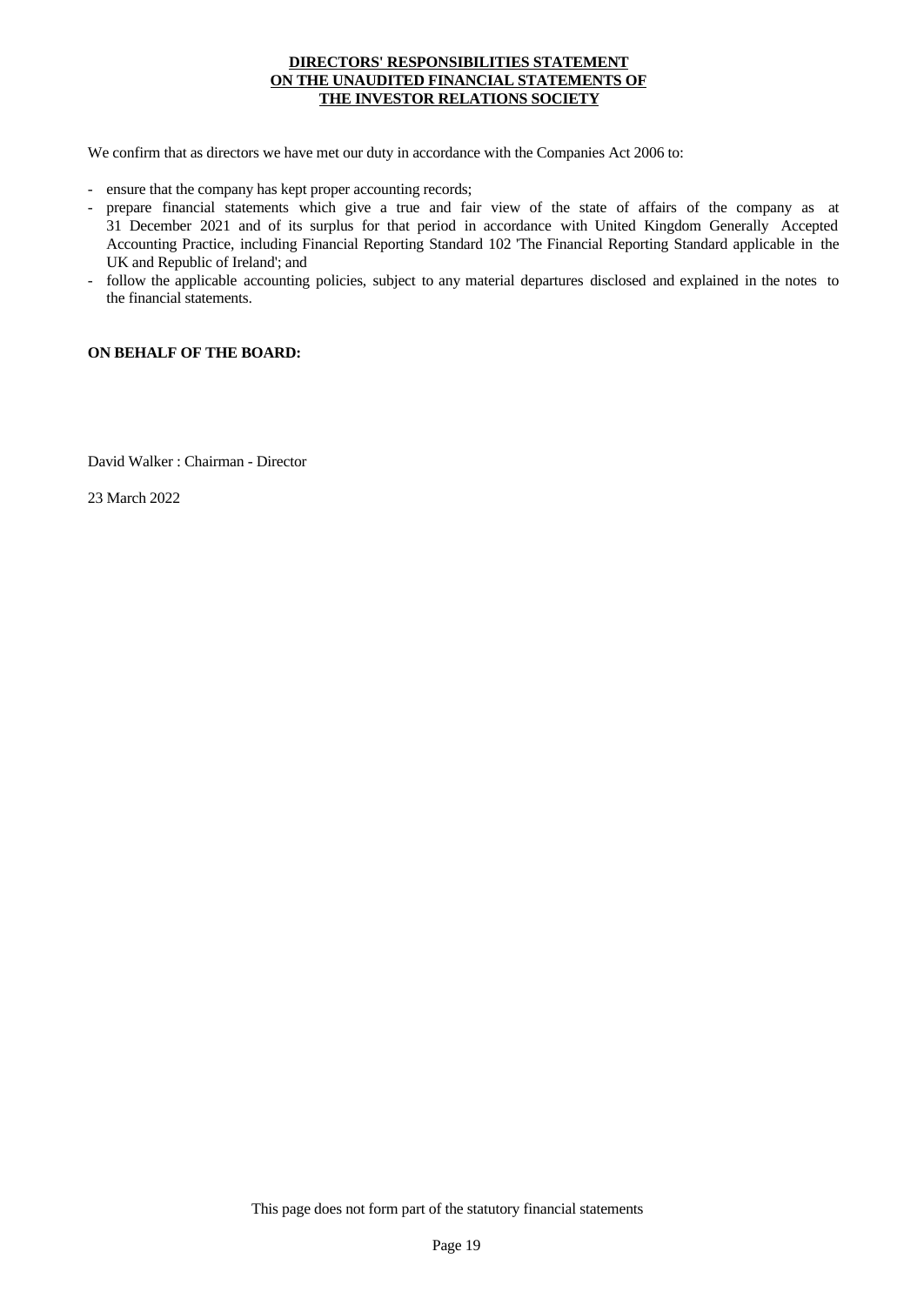# **INDEPENDENT CHARTERED ACCOUNTANTS' REVIEW REPORT TO THE DIRECTORS OF THE INVESTOR RELATIONS SOCIETY**

We have reviewed the financial statements of The Investor Relations Society for the year ended 31 December 2021, which comprise the Income Statement, Balance Sheet and the related notes 1 to 10. The financial reporting framework that has been applied in their preparation is applicable law and United Kingdom Accounting Standards (United Kingdom Generally Accepted Accounting Practice), including Financial Reporting Standard 102 'The Financial Reporting Standard applicable in the UK and Republic of Ireland'.

This report is made solely to the company's directors, as a body, in accordance with our terms of engagement. Our review has been undertaken so that we might state to the directors those matters that we have agreed with them in our engagement letter and for no other purpose. To the fullest extent permitted by law, we do notaccept or assume responsibility to anyone other than the company and the company's directors as a body for ourwork, for this report or the conclusions we have formed.

#### **Directors' responsibility for the financial statements**

As explained more fully in the Directors' Responsibilities Statement set out on page nineteen, the directors are responsible for the preparation of the financial statements and for being satisfied that they give a true and fair view.

#### **Accountants' responsibility**

Our responsibility is to express a conclusion based on our review of the financial statements. We conducted our review in accordance with International Standard on Review Engagements (ISRE) 2400 (Revised), 'Engagements to review historical financial statements' and ICAEW Technical Release TECH 09/13AAF 'Assurance review engagements on historical financial statements'. ISRE 2400 also requires us to comply with the ICAEW Code of Ethics.

#### **Scope of the assurance review**

A review of financial statements in accordance with ISRE 2400 (Revised) is a limited assurance engagement. We have performed additional procedures to those required under a compilation engagement. These primarily consist of making enquiries of management and others within the entity, as appropriate, applying analytical procedures and evaluating the evidence obtained. The procedures performed in a review are substantially less than those performed in an audit conducted in accordance with International Standards on Auditing (UK and Ireland). Accordingly, we do not express an audit opinion on these financial statements.

## **Conclusion**

Based on our review, nothing has come to our attention that causes us to believe that the financial statements have not

- been prepared:<br>- so as to give a true and fair view of the state of the company's affairs as at 31 December 2021 and of its surplus for the year then ended;<br>in accordance with United Kingdom Generally Accepted Accounting Practice, including Financial Reporting
- Standard 102 'The Financial Reporting Standard applicable in the UK and Republic of Ireland'; and in accordance with the requirements of the Companies Act 2006.
- 

Barker Wilkinson Limited 19-21 Middle Row Stevenage Hertfordshire SG1 3AW

23 March 2022